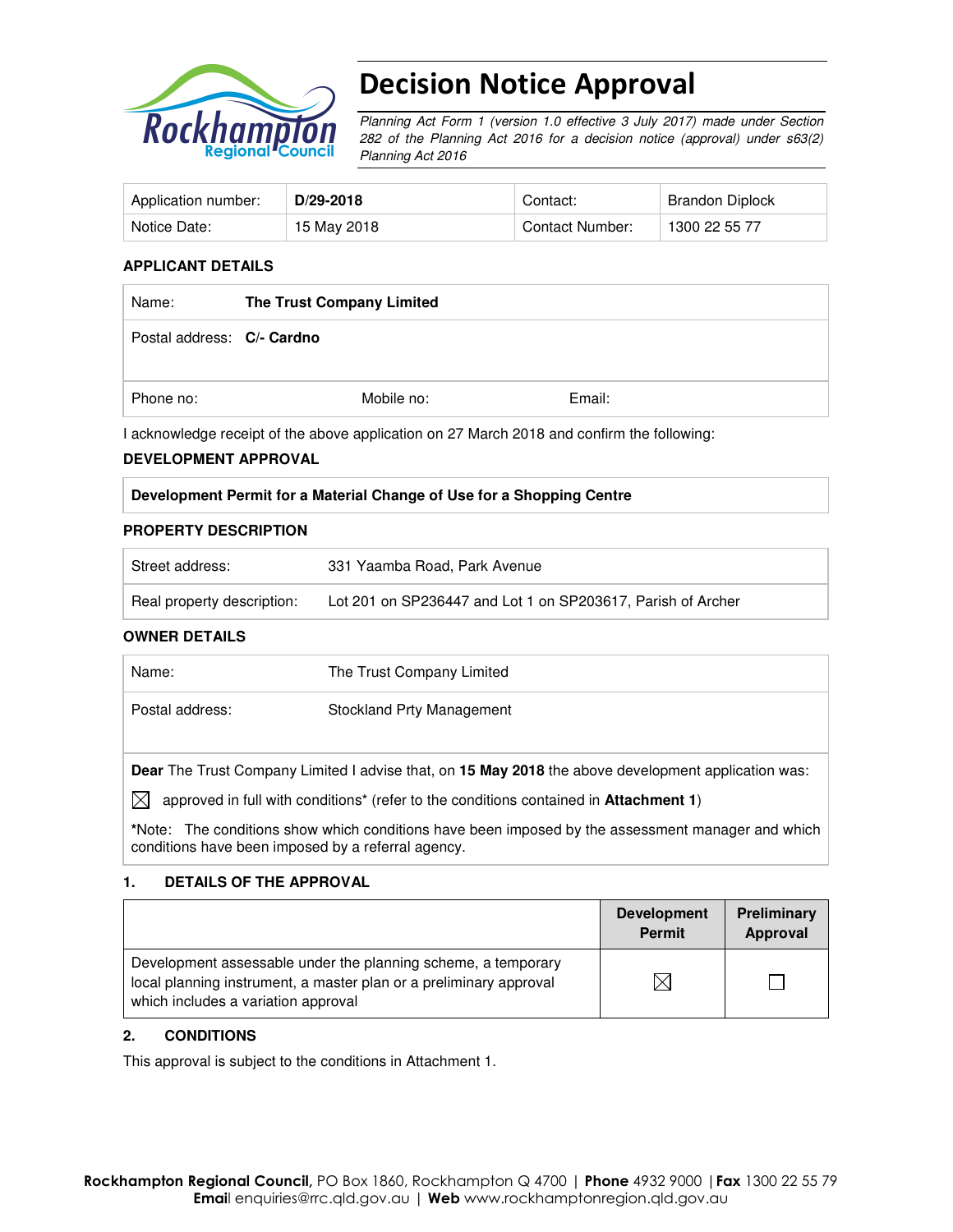### **3. FURTHER DEVELOPMENT PERMITS REQUIRED**

Please be advised that the following development permits are required to be obtained before the development can be carried out:

| Type of development permit required | Subject of the required development permit |
|-------------------------------------|--------------------------------------------|
| <b>Operational Works</b>            | <b>Parking Works</b>                       |
|                                     | Site Works                                 |
|                                     | Roof and Allotment Drainage Works          |
| <b>Building Works</b>               | <b>Demolition Works</b>                    |
|                                     | <b>Building Works</b>                      |
| Plumbing and Drainage Works         |                                            |

### **4. REFERRAL AGENCIES**

The following Referral Agencies were activated by this application.

| For an application involving                                                                                                                                                                                           | Name of<br>agency                            | <b>Status</b> | <b>Address</b>                                                       |
|------------------------------------------------------------------------------------------------------------------------------------------------------------------------------------------------------------------------|----------------------------------------------|---------------|----------------------------------------------------------------------|
| Schedule 10, Part 9, Division 4, Subdivision 2, Table 4 – Material change of use of premises near a State<br>transport corridor or that is a future State transport corridor                                           |                                              |               |                                                                      |
| Development application for a material<br>change of use, other than an excluded<br>material change of use, that is assessable<br>development under a local categorising<br>instrument, if all or part of the premises— | Department of<br>Transport and<br>Main Roads | Concurrence   | Department of<br>Infrastructure, Local<br>Government and<br>Planning |
| (a) are within 25m of a State transport<br>corridor; or                                                                                                                                                                |                                              |               | Online:                                                              |
| (b) are a future State transport corridor; or                                                                                                                                                                          |                                              |               | www.dilgp.qld.gov.au/M<br>yDAS2                                      |
| $(c)$ are-                                                                                                                                                                                                             |                                              |               |                                                                      |
| (i) adjacent to a road that intersects with a<br>State-controlled road; and                                                                                                                                            |                                              |               | Postal:<br><b>PO Box 113</b>                                         |
| (ii) within 100m of the intersection                                                                                                                                                                                   |                                              |               | Rockhampton Qld<br>4700                                              |

#### **5. THE APPROVED PLANS**

#### **The approved development must be completed and maintained generally in accordance with the approved drawings and documents:**

| <b>Plan/Document Name</b>               | Plan/Document Reference | Dated            |
|-----------------------------------------|-------------------------|------------------|
| Existing Site Plan                      | DA002-A Rev A           | 14 February 2018 |
| Existing Retail Level Plan              | DA003-A Rev A           | 14 February 2018 |
| <b>Existing Roof Plan</b>               | DA004-A Rev A           | 14 February 2018 |
| Ground and Retail Level Demolition Plan | DA010-A Rev A           | 14 February 2018 |
| Roof Level Demolition Plan              | DA011-A Rev A           | 14 February 2018 |
| Proposed Retail Level Plan              | DA050-A Rev A           | 28 February 2018 |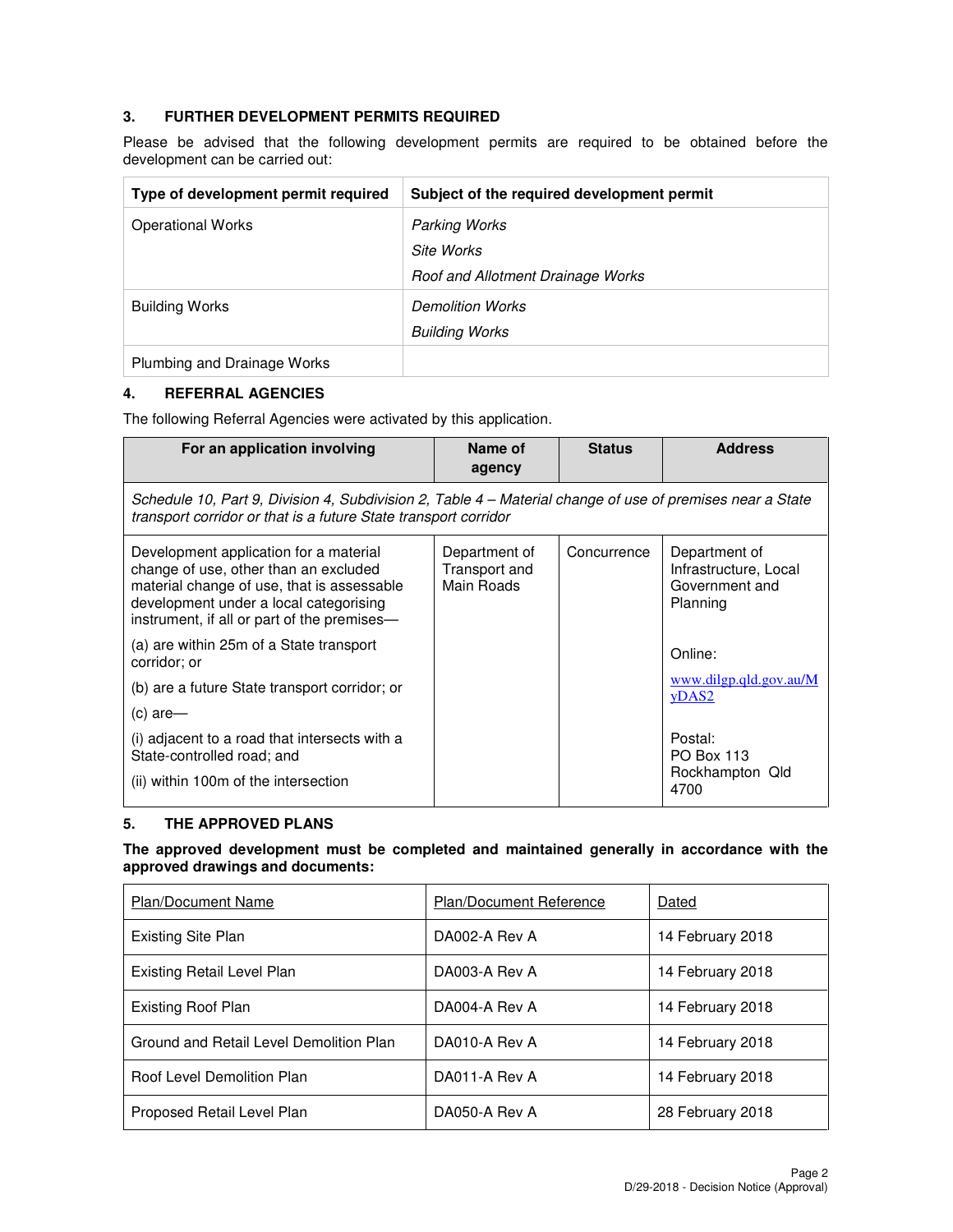| <b>Plan/Document Name</b>             | Plan/Document Reference | Dated            |
|---------------------------------------|-------------------------|------------------|
| Proposed Ground Level Plan            | DA100-A Rev A           | 14 February 2018 |
| Proposed Retail Level Plan            | DA101-B Rev B           | 6 March 2018     |
| Proposed Roof Plan                    | DA102-A Rev A           | 14 February 2018 |
| <b>Proposed Section</b>               | DA200-A Rev A           | 14 February 2018 |
| <b>Proposed South West Elevations</b> | DA300-A Rev A           | 14 February 2018 |
| Technical Memorandum                  | CEB0636                 | 13 February 2018 |

## **6. CURRENCY PERIOD FOR THE APPROVAL (S.85)**

The standard currency periods stated in section 85 of Planning Act 2016 apply to each aspect of development in this approval, if not stated in the conditions of approval attached.

## **7. STATEMENT OF REASONS**

| <b>Description of the</b><br>development | The proposed development is for a Material Change of Use for a Shopping<br>Centre                                                                                                                                                                                                                                                                                   |  |  |
|------------------------------------------|---------------------------------------------------------------------------------------------------------------------------------------------------------------------------------------------------------------------------------------------------------------------------------------------------------------------------------------------------------------------|--|--|
| <b>Reasons for Decision</b>              | The proposed use is consistent with the intent of the Major Centre Zone<br>a)                                                                                                                                                                                                                                                                                       |  |  |
|                                          | Assessment of the development against the relevant zone purpose,<br>b)<br>planning scheme codes and planning scheme policies demonstrates<br>that the proposed development will not cause significant adverse<br>impacts on the surrounding natural environment, built environment and<br>infrastructure, community facilities, or local character and amenity; and |  |  |
|                                          | The proposed development does not compromise the relevant State<br>C)<br>Planning Policy.                                                                                                                                                                                                                                                                           |  |  |
| <b>Assessment</b><br><b>Benchmarks</b>   | The proposed development was assessed against the following assessment<br>benchmarks:                                                                                                                                                                                                                                                                               |  |  |
|                                          | Major Centre Zone Code;                                                                                                                                                                                                                                                                                                                                             |  |  |
|                                          | Access, parking and transport Code;                                                                                                                                                                                                                                                                                                                                 |  |  |
|                                          | Landscape Code;<br>٠                                                                                                                                                                                                                                                                                                                                                |  |  |
|                                          | Stormwater management Code;<br>٠                                                                                                                                                                                                                                                                                                                                    |  |  |
|                                          | Waste management Code;<br>٠                                                                                                                                                                                                                                                                                                                                         |  |  |
|                                          | Water and sewer Code;<br>$\bullet$                                                                                                                                                                                                                                                                                                                                  |  |  |
|                                          | Airport Environs Overlay Code; and                                                                                                                                                                                                                                                                                                                                  |  |  |
|                                          | Flood Hazard Overlay Code.<br>٠                                                                                                                                                                                                                                                                                                                                     |  |  |
| <b>Matters prescribed by</b>             | The State Planning Policy - Part E;<br>$\bullet$                                                                                                                                                                                                                                                                                                                    |  |  |
| regulation                               | The Central Queensland Regional Plan;<br>$\bullet$                                                                                                                                                                                                                                                                                                                  |  |  |
|                                          | The Rockhampton Region Planning Scheme 2015;                                                                                                                                                                                                                                                                                                                        |  |  |
|                                          | Surrounding use of adjacent premises in terms of commensurate and<br>consistent development form; and                                                                                                                                                                                                                                                               |  |  |
|                                          | The common material, being the material submitted with the<br>application.                                                                                                                                                                                                                                                                                          |  |  |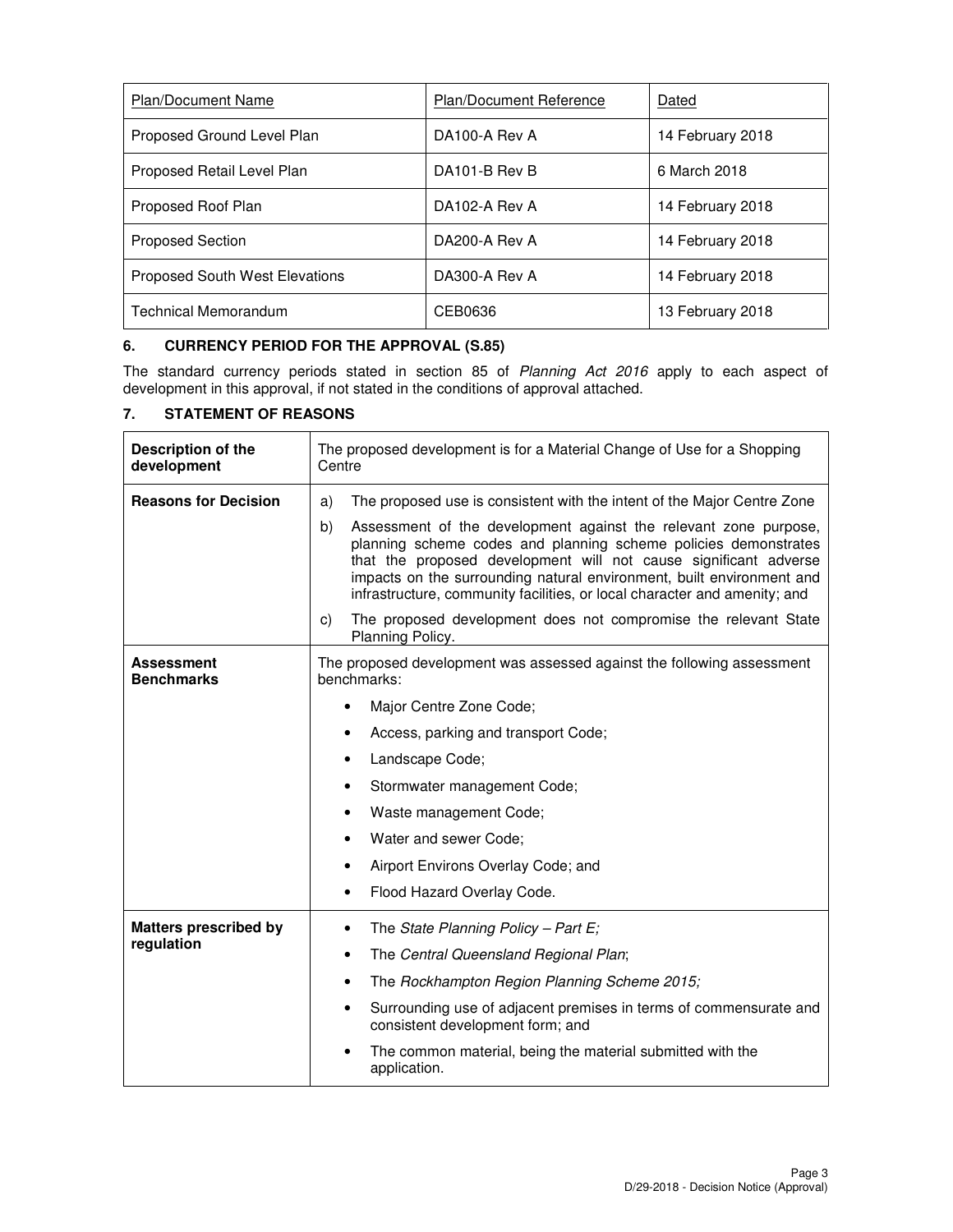## **8. RIGHTS OF APPEAL**

The rights of an applicant to appeal to a tribunal or the Planning and Environment Court against a decision about a development application are set out in chapter 6, part 1 of the Planning Act 2016. For particular applications, there may also be a right to make an application for a declaration by a tribunal (see chapter 6, part 2 of the Planning Act 2016).

#### Appeal by an applicant

An applicant for a development application may appeal to the Planning and Environment Court against the following:

- the refusal of all or part of the development application
- a provision of the development approval
- the decision to give a preliminary approval when a development permit was applied for
- a deemed refusal of the development application.

An applicant may also have a right to appeal to the Development tribunal. For more information, see schedule 1 of the Planning Act 2016.

The timeframes for starting an appeal in the Planning and Environment Court are set out in section 229 of the Planning Act 2016.

**Attachment 2** is an extract from the Planning Act 2016 that sets down the applicant's appeal rights and the appeal rights of a submitter.

#### **9. WHEN THE DEVELOPMENT APPROVAL TAKES EFFECT**

This development approval takes effect:

From the time the decision notice is given – if there is no submitter and the applicant does not appeal the decision to the court.

Or

When the submitter's appeal period ends – if there is a submitter and the applicant does not appeal the decision to the court.

Or

Subject to the decision of the court, when the appeal is finally decided  $-$  if an appeal is made to the court.

This approval will lapse unless substantially commenced within the above stated currency periods (refer to sections 85 of Planning Act 2016 for further details).

#### **10. ASSESSMENT MANAGER**

| <b>COORDINATOR</b><br><b>DEVELOPMENT ASSESSMENT</b> | Name: | Tarnya Fitzgibbon | Signature: | Date: 16 May 2018 |
|-----------------------------------------------------|-------|-------------------|------------|-------------------|
|                                                     |       |                   |            |                   |

#### **Attachment 1 – Conditions of the approval**

**Part 1 – Conditions imposed by the assessment manager** [Note: where a condition is imposed about infrastructure under Chapter 4 of the Planning Act 2016, the relevant provision of the Act under which this condition was imposed must be specified.]

#### **Part 2 – Conditions required by the referral agency response**

#### **Attachment 2—Extract on appeal rights**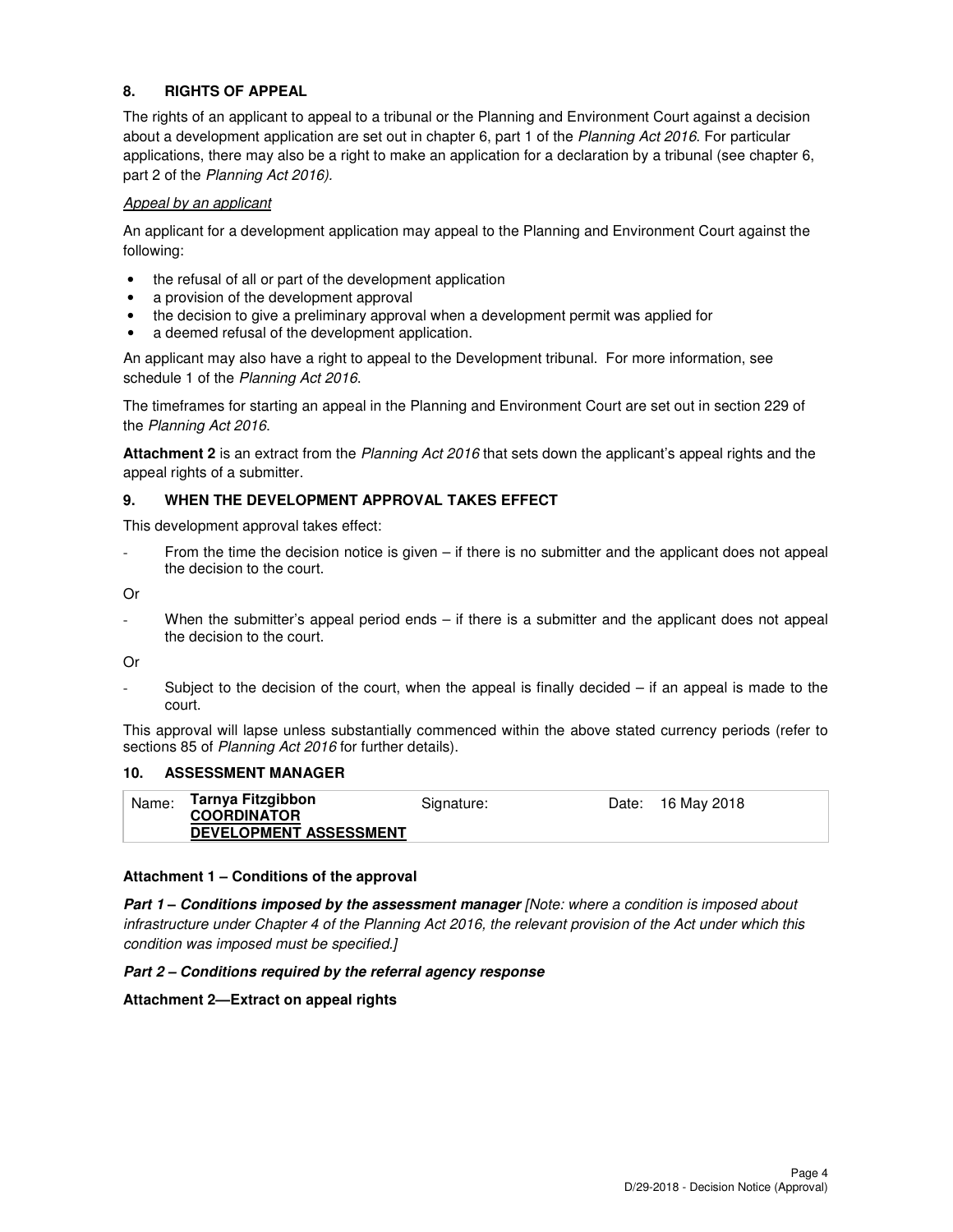

## **Attachment 1 – Part 1 Rockhampton Regional Council Conditions**

Planning Act 2016

- 1.0 ADMINISTRATION
- 1.1 The Developer and his employee, agent, contractor or invitee is responsible for ensuring compliance with the conditions of this development approval.
- 1.2 Where these Conditions refer to "Council" in relation to requiring Council to approve or to be satisfied as to any matter, or conferring on the Council a function, power or discretion, that role may be fulfilled in whole or in part by a delegate appointed for that purpose by the Council.
- 1.3 All conditions, works, or requirements of this development approval must be undertaken, completed, and be accompanied by a Compliance Certificate for any operational works required by this development approval:
	- 1.3.1 to Council's satisfaction;
	- 1.3.2 at no cost to Council; and
	- 1.3.3 prior to the commencement of the use,

unless otherwise stated.

- 1.4 Infrastructure requirements of this development approval must be contributed to the relevant authorities, where applicable, at no cost to Council, prior to the commencement of the use, unless otherwise stated.
- 1.5 The following further Development Permits must be obtained prior to the commencement of any works associated with their purposes:
	- 1.5.1 Operational Works:
		- (i) Parking Works;
		- (ii) Roof and Allotment Drainage; and
		- (iii) Site Works;
	- 1.5.2 Plumbing and Drainage Works; and
	- 1.5.3 Building Works:
		- (i) Demolition Works; and
		- (ii) Building Works.
- 1.6 All Development Permits for Operational Works and Plumbing and Drainage Works must be obtained prior to the issue of a Development Permit for Building Works (excluding Demolition Works).
- 1.7 All works must be designed, constructed and maintained in accordance with the relevant Council policies, guidelines and standards, unless otherwise stated.
- 1.8 All engineering drawings/specifications, design and construction works must be in accordance with the requirements of the relevant Australian Standards and must be approved, supervised and certified by a Registered Professional Engineer of Queensland.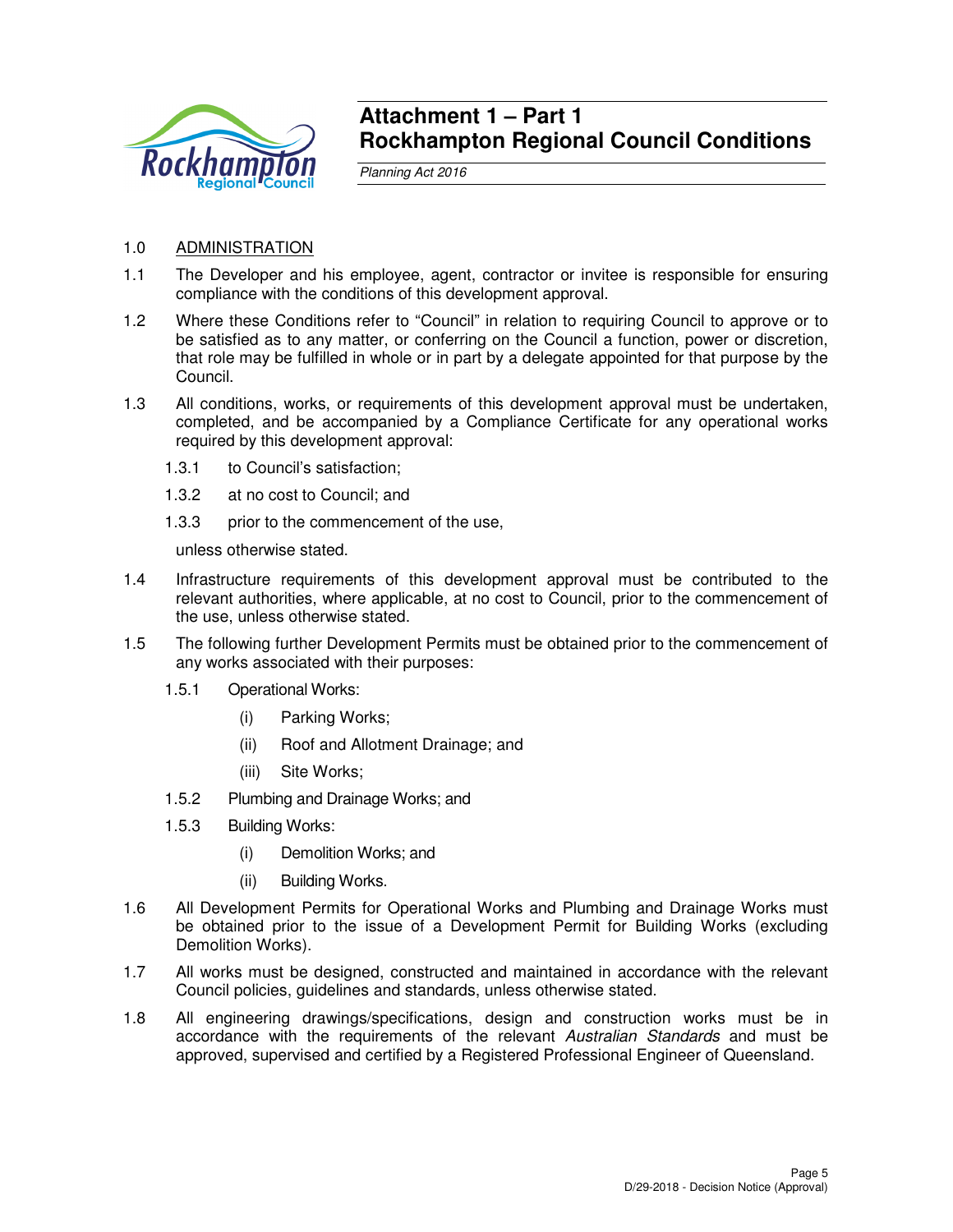### 2.0 APPROVED PLANS AND DOCUMENTS

2.1 The approved development must be completed and maintained generally in accordance with the approved plans and documents, except where amended by any condition of this development approval:

| <b>Plan/Document Name</b>                  | <b>Plan/Document Reference</b> | Dated            |
|--------------------------------------------|--------------------------------|------------------|
| <b>Existing Site Plan</b>                  | DA002-A Rev A                  | 14 February 2018 |
| <b>Existing Retail Level Plan</b>          | DA003-A Rev A                  | 14 February 2018 |
| <b>Existing Roof Plan</b>                  | DA004-A Rev A                  | 14 February 2018 |
| Ground and Retail Level<br>Demolition Plan | DA010-A Rev A                  | 14 February 2018 |
| <b>Roof Level Demolition Plan</b>          | DA011-A Rev A                  | 14 February 2018 |
| Proposed Retail Level Plan                 | DA050-A Rev A                  | 28 February 2018 |
| Proposed Ground Level Plan                 | DA100-A Rev A                  | 14 February 2018 |
| Proposed Retail Level Plan                 | DA101-B Rev B                  | 6 March 2018     |
| Proposed Roof Plan                         | DA102-A Rev A                  | 14 February 2018 |
| <b>Proposed Section</b>                    | DA200-A Rev A                  | 14 February 2018 |
| <b>Proposed South West</b><br>Elevations   | DA300-A Rev A                  | 14 February 2018 |
| <b>Technical Memorandum</b>                | CEB0636                        | 13 February 2018 |

- 2.2 Where there is any conflict between the conditions of this development approval and the details shown on the approved plans and documents, the conditions of this development approval must prevail.
- 2.3 Where conditions require the above plans or documents to be amended, the revised document(s) must be submitted for approval by Council prior to the submission of an application for a Development Permit for Operational Works / Building Works.

## 3.0 PARKING WORKS

- 3.1 A Development Permit for Operational Works (parking works) must be obtained prior to the commencement of any parking works on the development site.
- 3.2 All parking works must be designed and constructed in accordance with the approved plans (refer to condition 2.1), Capricorn Municipal Development Guidelines, Australian Standard AS2890 "Parking facilities" and the provisions of a Development Permit for Operational Works (parking works).
- 3.3 All parking spaces and vehicular manoeuvring areas associated with the proposed development must be concrete paved or asphalt sealed.
- 3.4 All vehicles must ingress and egress the development in a forward gear.
- 3.5 Universal access parking spaces must be provided on-site in accordance with Australian Standard AS2890.6 "Parking facilities - Off-street parking for people with disabilities".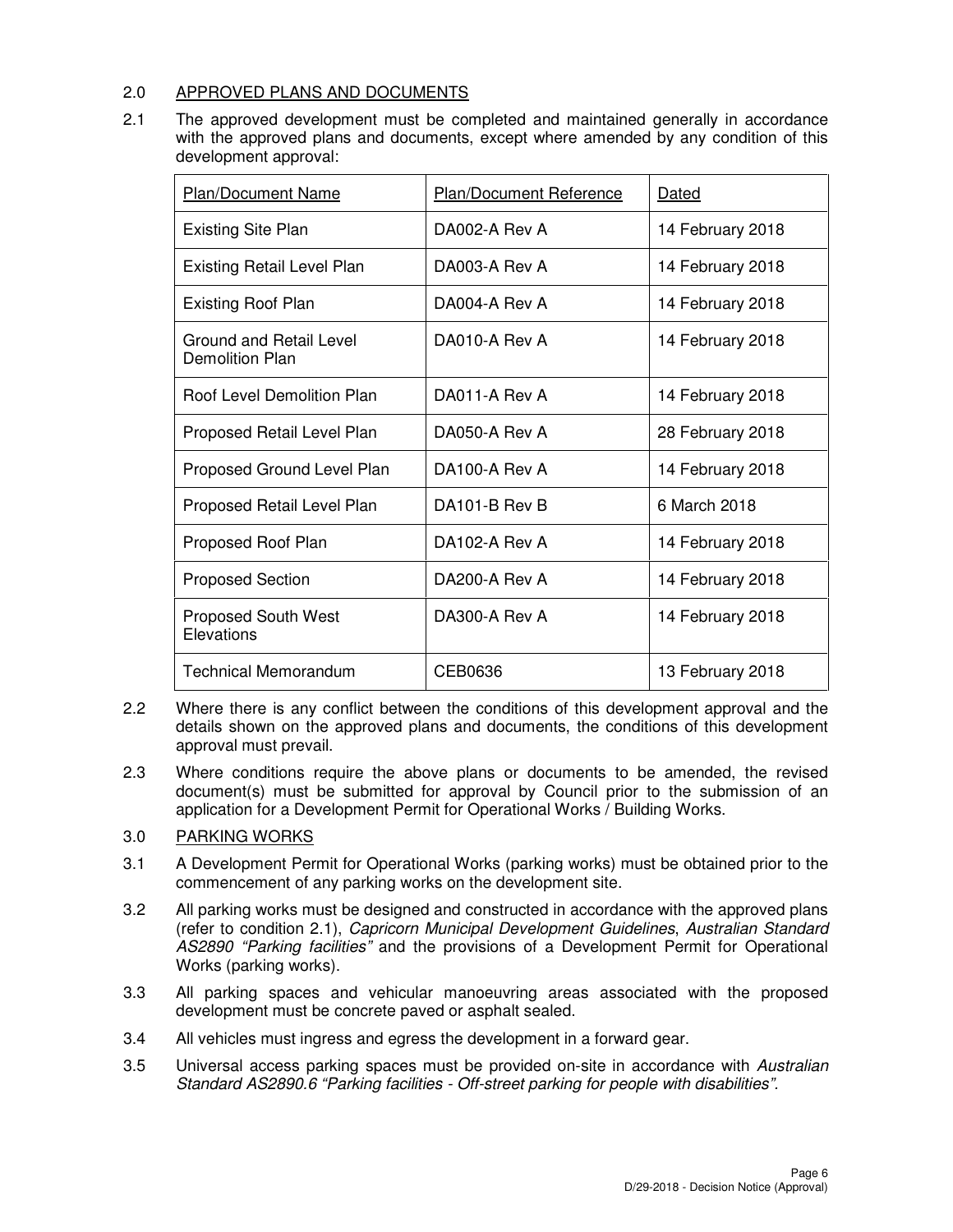- 3.6 Parking spaces must be line-marked in accordance with the approved Site Plan (refer to condition 2.1) and in accordance with the Australian Standard AS2890 "Parking facilities" and the provisions of a Development Permit for Operational Works (access and parking works).
- 3.7 Traffic signs and pavement markings must be provided in accordance with the Manual of Uniform Traffic Control Devices – Queensland. Where necessary, existing traffic signs and pavement markings must be modified in accordance with the Manual of Uniform Traffic Control Devices – Queensland.
- 3.8 All vehicle operations associated with the development must be directed by suitable directional, informative, regulatory or warning signs in accordance with Australian Standard AS1742.1 "Manual of uniform traffic control devices" and Australian Standard AS2890.1 "Parking facilities – Off-street car parking".
- 3.9 All vehicle operation areas must be illuminated in accordance with the requirements of Australian Standard AS1158 "Lighting for roads and public spaces".
- 3.10 All internal pedestrian pathways must be designed and constructed in accordance with Australian Standard AS1428 "Design for access and mobility".
- 3.11 Small car parking bays must be clearly marked and provided in "Australian Standard AS2890 "Parking facilities".
- 4.0 PLUMBING AND DRAINAGE WORKS
- 4.1 A Development Permit for Plumbing and Drainage Works must be obtained for the removal and/or demolition of any existing structure on the development site.
- 4.2 All internal plumbing and drainage works must be designed and constructed in accordance with the approved plans (refer to condition 2.1), Capricorn Municipal Development Guidelines, Water Supply (Safety and Reliability) Act 2008, Plumbing and Drainage Act 2002, Council's Plumbing and Drainage Policies and the provisions of a Development Permit for Plumbing and Drainage Works.
- 4.3 The development must be connected to Council's reticulated water supply and sewerage network.
- 4.4 The existing water and sewerage connection point(s) must be retained and upgraded, if necessary, to service the development.
- 4.5 Sewerage trade waste permits must be obtained for the discharge of any non-domestic waste into Council's reticulated sewerage network. Arrestor traps must be provided where commercial or non-domestic waste is proposed to be discharged into the sewer system.
- 4.6 Alteration, disconnection or relocation of internal plumbing and sanitary drainage works associated with the existing building must be in accordance with regulated work under the Plumbing and Drainage Act 2002 and Council's Plumbing and Drainage Policies.
- 4.7 Sewer connections and water meter boxes located within trafficable areas must be raised or lowered to suit the finished surface levels and must be provided with heavy duty trafficable lids.

## 5.0 ROOF AND ALLOTMENT DRAINAGE WORKS

- 5.1 A Development Permit for Operational Works (roof and allotment drainage works) must be obtained prior to the commencement of any drainage works on the development site.
- 5.2 All roof and allotment drainage works must be designed and constructed in accordance with the approved plans (refer to condition 2.1), Queensland Urban Drainage Manual, Capricorn Municipal Development Guidelines, sound engineering practice and the provisions of a Development Permit for Operational Works (roof and allotment drainage works).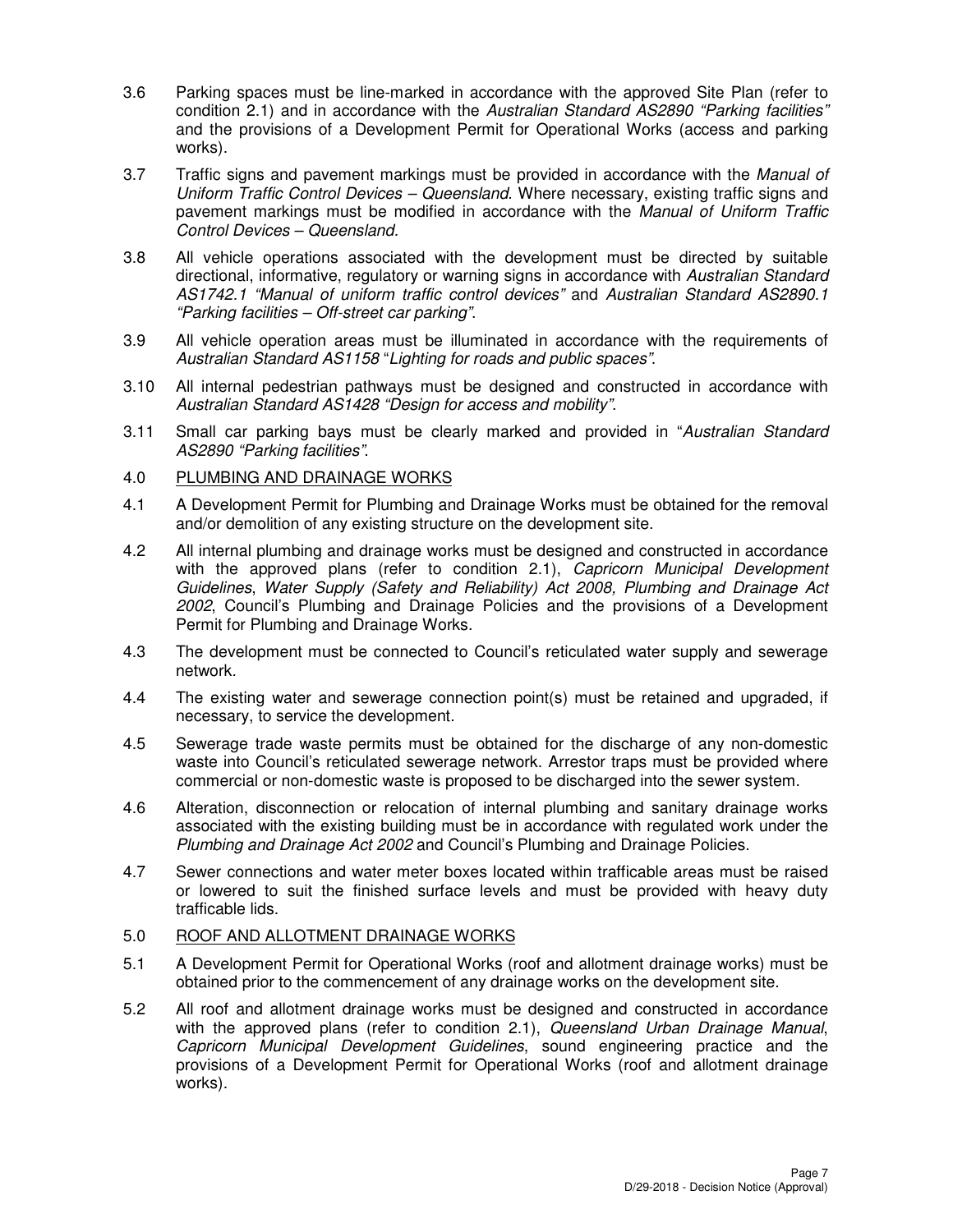- 5.3 All roof and allotment runoff (including the runoff from car parking area) from the development must be directed to a lawful point of discharge and must not restrict, impair or change the natural flow of runoff water or cause a nuisance or worsening to surrounding land or infrastructure.
- 5.4 The development must not increase peak stormwater runoff for a selected range of storm events up to and including a one percent (1%) Annual Exceedance Probability defined flood event, for the post development condition.
- 5.5 Any application for a Development Permit for Operational Works (roof and allotment drainage works) must include an assessment of how the development meets the stormwater management design objectives in State Planning Policy 2017.

### 6.0 SITE WORKS

- 6.1 A Development Permit for Operational Works (site works) must be obtained prior to the commencement of any site works on the development site.
- 6.2 Any application for a Development Permit for Operational Works (site works) must be accompanied by an earthworks plan that clearly identifies the following:
	- 6.2.1 the location of cut and/or fill;
	- 6.2.2 the type of fill to be used and the manner in which it is to be compacted;
	- 6.2.3 the quantum of fill to be deposited or removed and finished cut and/or fill levels;
	- 6.2.4 details of any proposed access routes that are intended to be used to transport fill to or from the development site; and
	- 6.2.5 the maintenance of access roads to and from the development site so that they are free of all cut and/or fill material and cleaned as necessary.
- 6.3 All earthworks must be undertaken in accordance with Australian Standard AS3798 "Guidelines on earthworks for commercial and residential developments".
- 6.4 Site works must be constructed such that they do not, at any time, in any way restrict, impair or change the natural flow of runoff water, or cause a nuisance or worsening to surrounding land or infrastructure.
- 6.5 Retaining structures above one (1) metre in height that are not incidental works to a Development Permit for Building Works, must not be constructed unless separately and specifically certified by a Registered Professional Engineer of Queensland and must be approved as part of a Development Permit for Operational Works (site works).
- 6.6 All site works / building works must be undertaken to ensure that there is:
	- 6.6.1 no increase in upstream or downstream flood levels for all levels of immunity up to a one per cent (1%) Annual exceedance probability flood event;
	- 6.6.2 no increase in velocity profiles, for which no remedy exists to prevent erosion and/or scouring. In the event that modelling shows non-compliance with the above, works must be undertaken within the system to satisfy the above criteria for development;
	- 6.6.3 no loss of storage / no obstruction of flow path / no acceleration or retardation of flow;
	- 6.6.4 no actionable nuisance or worsening to surrounding land or infrastructure; and
	- 6.6.5 a lawful point of discharge to which the approved works drain during construction phase.

## 7.0 BUILDING WORKS

7.1 A Development Permit for Building Works must be obtained for the removal and/or demolition of any existing structure on the development site.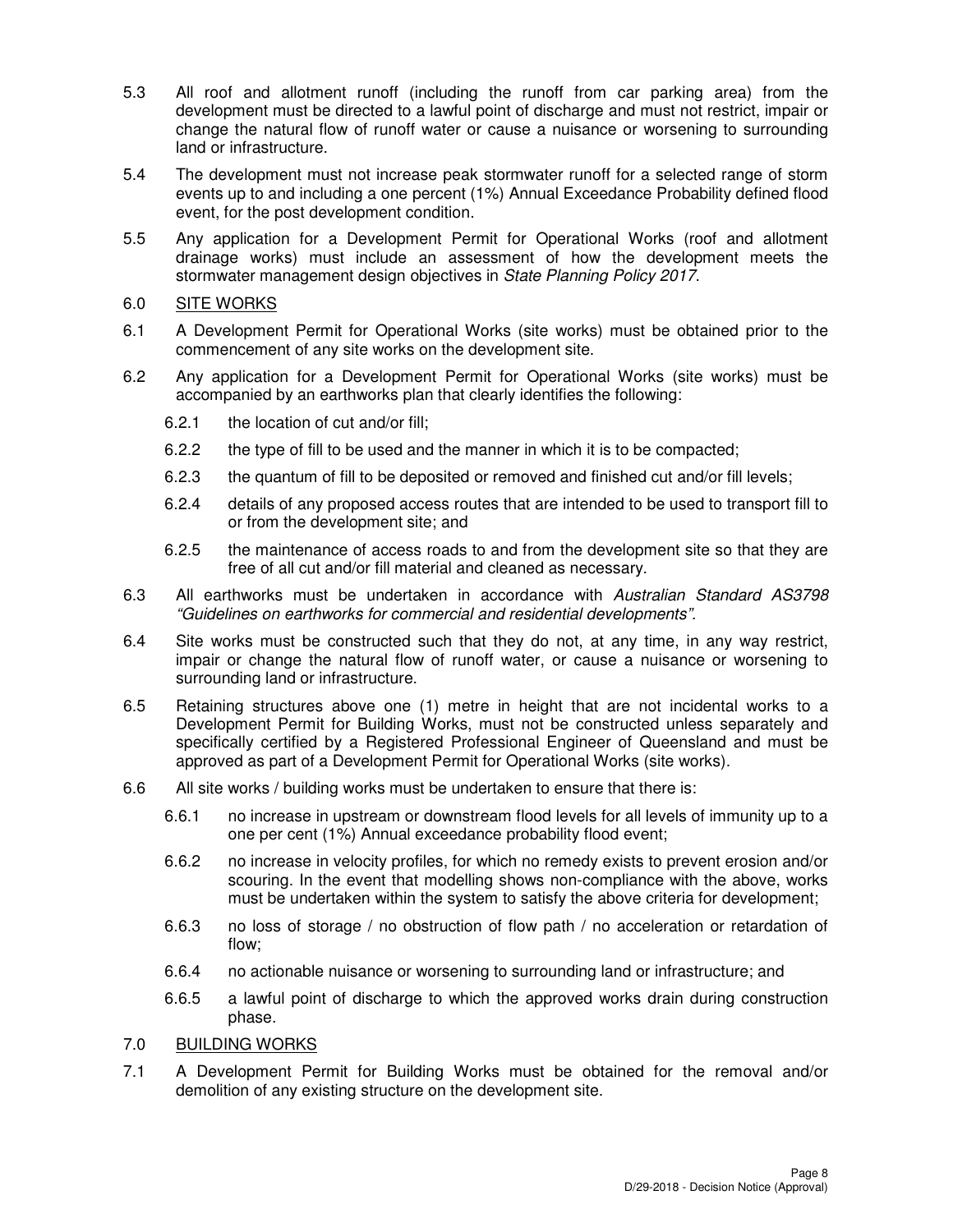- 7.2 All non-habitable areas subjected to flood inundation during a one percent (1%) Annual Exceedance Probability defined flood event, must be designed and constructed using suitable flood resilient materials.
- 7.3 Any application for Building Works must be accompanied by a detailed structural engineering report and a building certificate prepared by a suitably qualified Registered Professional Engineer of Queensland, which demonstrates that the building has been designed to withstand the forces created by floodwaters and debris loading.
- 7.4 All electrical and telecommunication services and utilities connected to the property, including electrical outlets, must be designed and installed at such a height that they are a minimum of 500 millimetres above a one percent (1%) Annual Exceedance Probability defined flood event.ELECTRICITYUnderground electricity services must be provided to the development in accordance with the standards and requirements of the relevant service provider.

### 9.0 TELECOMMUNICATIONS

9.1 Underground telecommunications services must be provided to the development in accordance with the standards and requirements of the relevant service provider.

Note: The Telecommunications Act 1997 (Cth) specifies where the deployment of optical fibre and the installation of fibre-ready facilities is required.

Note: For telecommunications services, written evidence must be in the form of either a "Telecommunications Infrastructure Provisioning Confirmation" where such services are provided by Telstra or a "Notice of Practical Completion" where such services are provided by the NBN.

## 10.0 ASSET MANAGEMENT

- 10.1 Any alteration necessary to electricity, telephone, water mains, sewerage mains, and/or public utility installations resulting from the development or in connection with the development, must be undertaken and completed at no cost to Council.
- 10.2 Any damage to existing stormwater, water supply and sewerage infrastructure, kerb and channel, pathway or roadway (including removal of concrete slurry from public land and Council infrastructure), that occurs while any works are being carried out in association with this development approval must be repaired at full cost to the developer. This includes the reinstatement of any existing traffic signs or pavement markings that may have been removed or damaged.

## 11.0 ENVIRONMENTAL

- 11.1 An Erosion Control and Stormwater Control Management Plan prepared by a Registered Professional Engineer of Queensland in accordance with the Capricorn Municipal Design Guidelines, must be:
	- 11.1.1 implemented, monitored and maintained for the duration of the works, and until all exposed soil areas are permanently stabilised (for example, turfed, hydromulched, concreted, landscaped); and
	- 11.1.2 available on-site for inspection by Council Officers whilst all works are being carried out.

#### 12.0 ENVIRONMENTAL HEALTH

- 12.1 Any lighting devices associated with the development, such as sensory lighting, must be positioned on the development site and shielded so as not to cause glare or other nuisance to nearby residents and motorists. Night lighting must be designed, constructed and operated in accordance with Australian Standard AS4282 "Control of the obtrusive effects of outdoor lighting".
- 12.2 Noise emitted from the activity must not cause an environmental nuisance.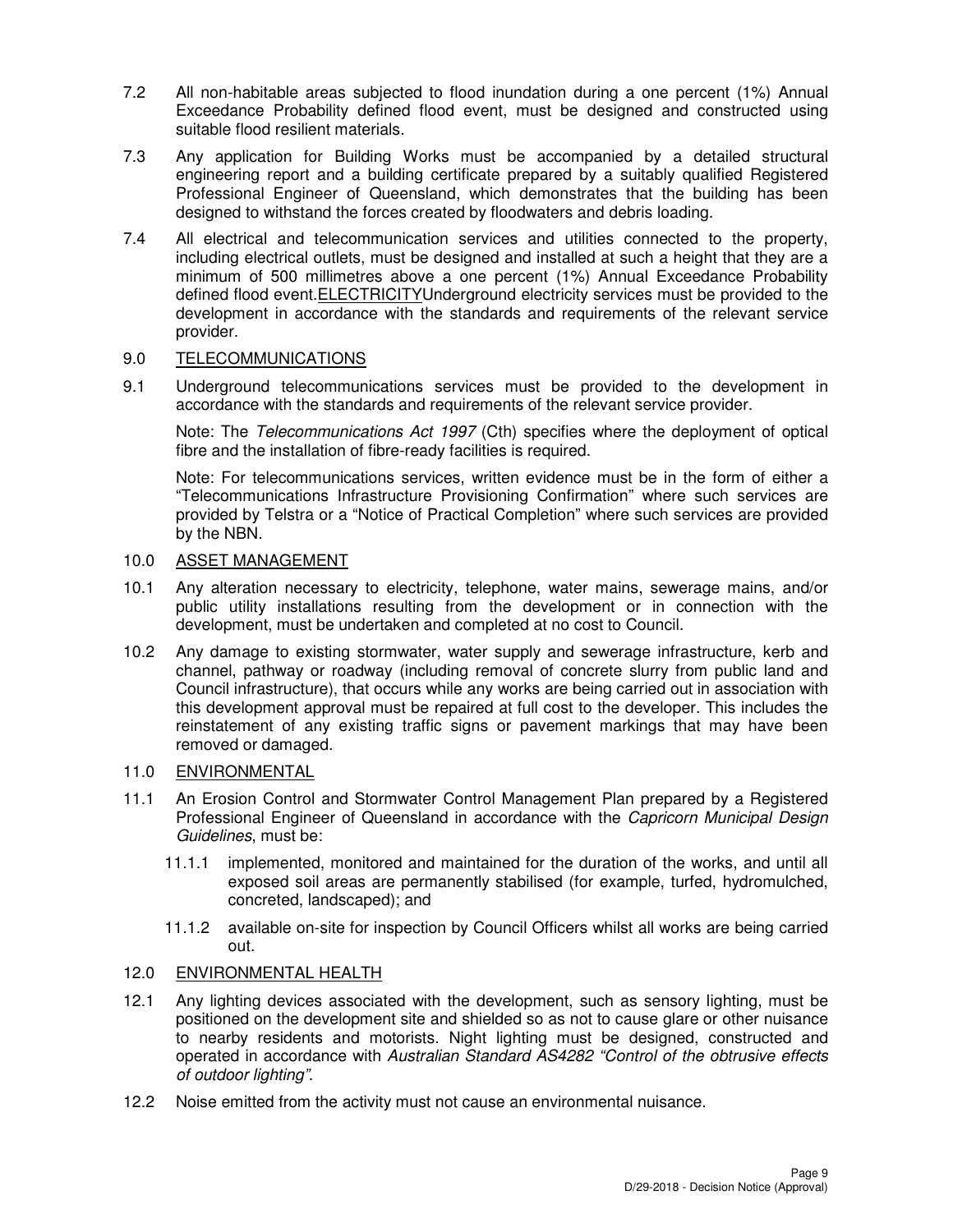12.3 Operations on the site must have no significant impact on the amenity of adjoining premises or the surrounding area due to the emission of light, noise or dust.

## 13.0 OPERATING PROCEDURES

- 13.1 All construction materials, waste, waste skips, machinery and contractors' vehicles must be located and stored or parked within the development site. Storage of materials or parking of construction machinery or contractors' vehicles must not occur within Moores Creek Road, Musgrave Street, High Street and Aquatic Place.
- 13.2 All waste must be stored within a waste storage area (for example, general waste, recyclable waste, pallets, empty drums etcetera) in accordance with the approved plans (refer to condition 2.1) The owner of the land must ensure that:
	- 13.2.1 the area is kept in a clean and tidy condition;
	- 13.2.2 fences and screens are maintained;
	- 13.2.3 no waste material is stored external to the waste storage area/s;
	- 13.2.4 the area is maintained in accordance with *Environmental Protection Regulation* 2008.
- 13.3 The developer must prepare a Flood Contingency Plan for the subject site that addresses but is not limited to the following:
	- 13.3.1 Evacuation times;
	- 13.3.2 Evacuation routes;
	- 13.3.3 Types of vehicles required for evacuation purposes; and
	- 13.3.4 Details the storage or removal of materials, goods or equipment during times of flood.
	- Note: Council is not required to approve contingency plans and Council does not accept any liability for loss of or damage of property, or injury or loss of life as a result of any person using or relying on the contingency plan, or failing to use the contingency plan during a flood event.

 It is the responsibility of the owner or occupier of the land to implement to contingency plan during a flood event or if there is a risk of flooding near the land.

## ADVISORY NOTES

## NOTE 1. Aboriginal Cultural Heritage

It is advised that under section 23 of the Aboriginal Cultural Heritage Act 2003, a person who carries out an activity must take all reasonable and practicable measures to ensure the activity does not harm Aboriginal cultural heritage (the "cultural heritage duty of care"). Maximum penalties for breaching the duty of care are listed in the Aboriginal cultural heritage legislation. The information on Aboriginal cultural heritage is available on the Department of Aboriginal and Torres Strait Islander and Partnerships website www.datsip.qld.gov.au.

#### NOTE 2. Asbestos Removal

Any demolition and/or removal works involving asbestos materials must be undertaken in accordance with the requirements of the Work Health and Safety Act 2011 and Public Health Act 2005.

## NOTE 3. General Environmental Duty

General environmental duty under the *Environmental Protection Act 1994* prohibits unlawful environmental nuisance caused by noise, aerosols, particles, dust, ash, fumes, light, odour or smoke beyond the boundaries of the development site during all stages of the development including earthworks, construction and operation.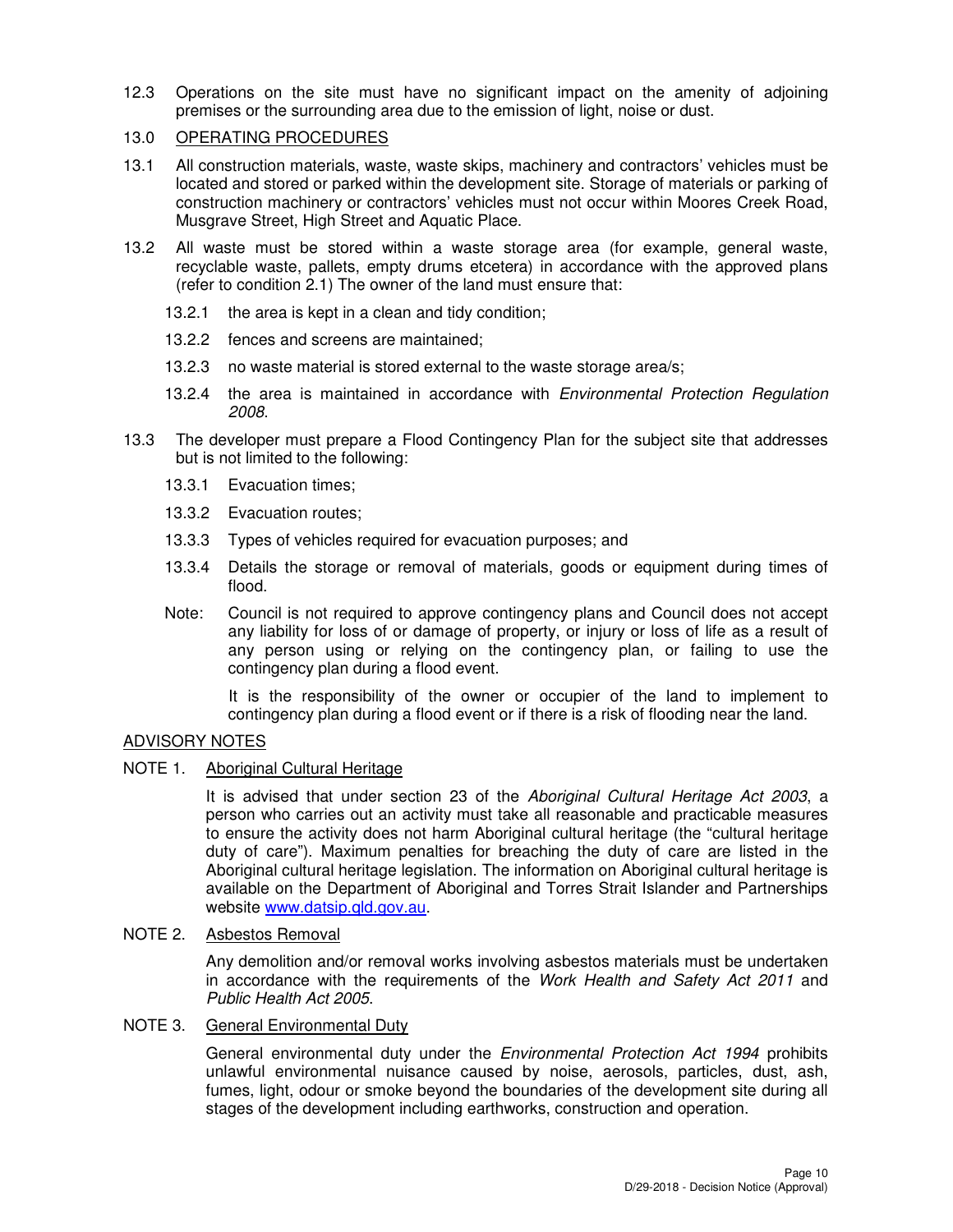## NOTE 4. Licensable Activities

Should an activity licensable by Rockhampton Regional Council be proposed for the development site, Council's Environment and Public Health Unit must be consulted to determine whether any approvals are required. Such activities may include food preparation, storage of dangerous goods or environmentally relevant activities. Approval for such activities is required before 'fit out' and operation.

### NOTE 5. Infrastructure Charges Notice

This application is subject to infrastructure charges in accordance with Council policies. The charges are presented on an Infrastructure Charges Notice.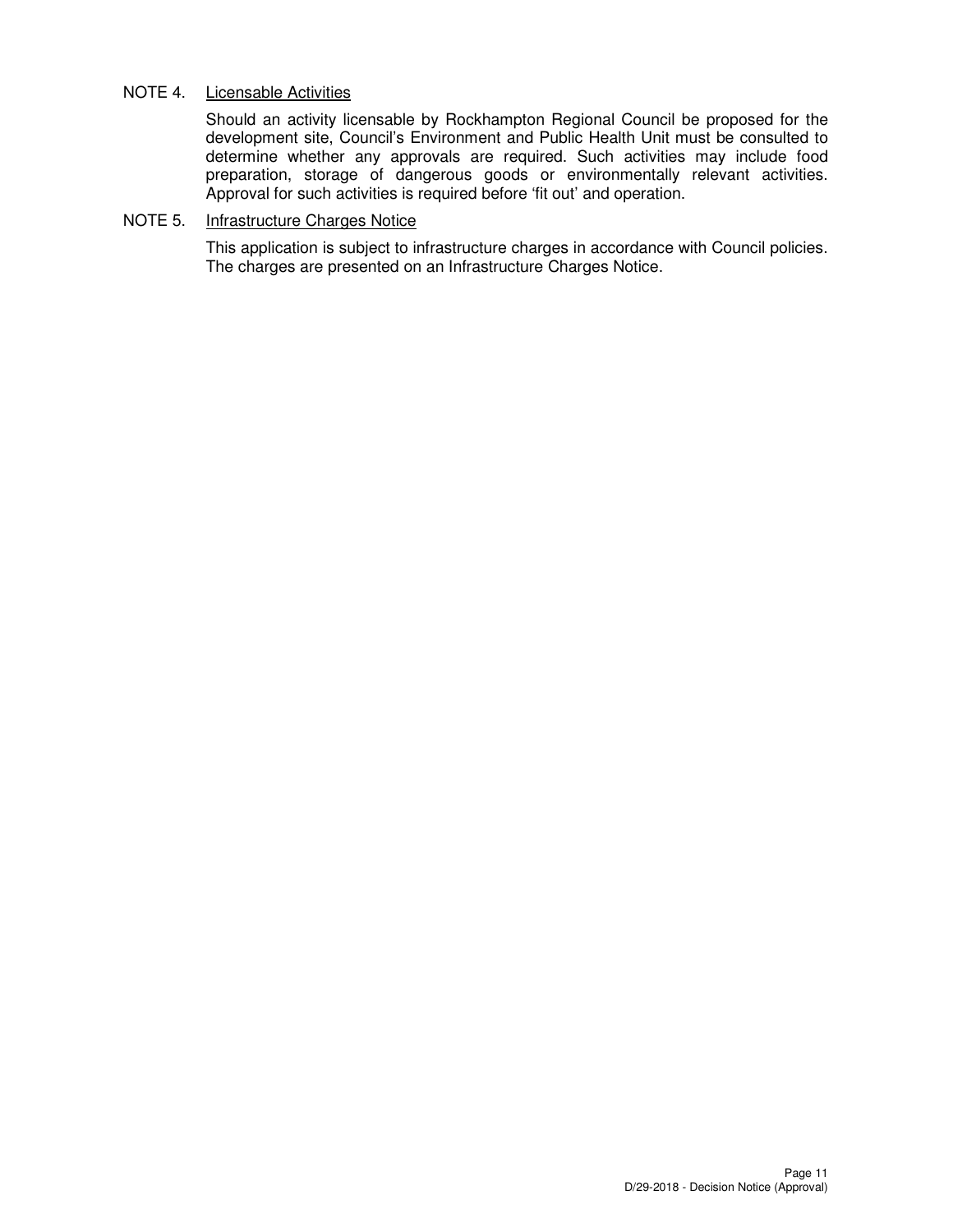

**Attachment 1 – Part 2 Referral Agency Conditions - Department of Infrastructure, Local Government and Planning** 

Planning Act 2016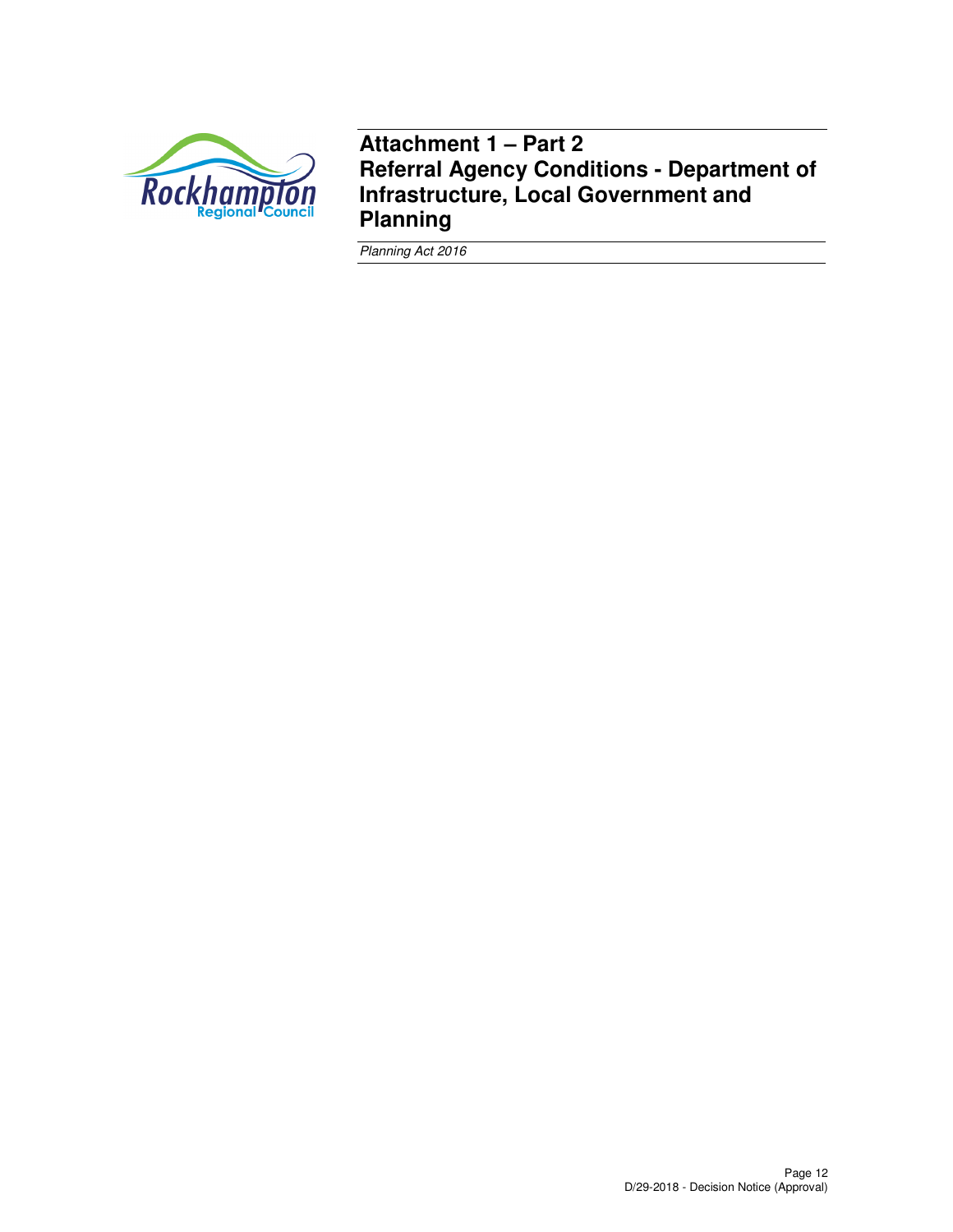

# **Attachment 2 - Appeal Rights**

PLANNING ACT 2016

The following is an extract from the Planning Act 2016 (Chapter 6)

#### **Appeal rights**

#### **229 Appeals to tribunal or P&E Court**

- (1) Schedule 1 states—
	- (a) matters that may be appealed to— (i) either a tribunal or the P&E Court; or (ii) only a tribunal; or (iii) only the P&E Court; and
	- (b) the person—
		- (i) who may appeal a matter (the **appellant**); and
		- (ii) who is a respondent in an appeal of the matter; and (iii) who is a co-respondent in an appeal of the matter; and
		- (iv) who may elect to be a co-respondent in an appeal of the matter.
- (2) An appellant may start an appeal within the appeal period.
- (3) The **appeal period** is—
	- (a) for an appeal by a building advisory agency—10 business days after a decision notice for the decision is given to the agency or
	- (b) for an appeal against a deemed refusal—at any time after the deemed refusal happens; or
	- (c) for an appeal against a decision of the Minister, under chapter 7, part 4, to register premises or to renew the registration of premises—20 business days after a notice is published under section 269(3)(a) or (4); or
	- (d) for an appeal against an infrastructure charges notice— 20 business days after the infrastructure charges notice is given to the person; or
	- (e) for an appeal about a deemed approval of a development application for which a decision notice has not been given—30 business days after the applicant gives the deemed approval notice to the assessment manager; or
	- (f) for any other appeal—20 business days after a notice of the decision for the matter, including an enforcement notice, is given to the person.
	- Note—

See the P&E Court Act for the court's power to extend the appeal period.

- (4) Each respondent and co-respondent for an appeal may be heard in the appeal.
- (5) If an appeal is only about a referral agency's response, the assessment manager may apply to the tribunal or P&E Court to withdraw from the appeal.
- (6) To remove any doubt, it is declared that an appeal against an infrastructure charges notice must not be about—
	- (a) the adopted charge itself; or
	- (b) for a decision about an offset or refund—
		- (i) the establishment cost of trunk infrastructure identified in a LGIP; or
		- (ii) the cost of infrastructure decided using the method
- included in the local government's charges resolution. **230 Notice of appeal**
- (1) An appellant starts an appeal by lodging, with the registrar of the tribunal or P&E Court, a notice of appeal that—
	- (a) is in the approved form; and
	- (b) succinctly states the grounds of the appeal.
- (2) The notice of appeal must be accompanied by the required fee.
- (3) The appellant or, for an appeal to a tribunal, the registrar must, within the service period, give a copy of the notice of appeal to—
- (a) the respondent for the appeal; and
- (b) each co-respondent for the appeal; and
- (c) for an appeal about a development application under schedule 1, table 1, item 1—each principal submitter for the development application; and
- (d) for an appeal about a change application under schedule 1, table 1, item 2—each principal submitter for the change application; and
- (e) each person who may elect to become a co-respondent for the appeal, other than an eligible submitter who is not a principal submitter in an appeal under paragraph  $(c)$  or  $(d)$ ; and
- (f) for an appeal to the P&E Court—the chief executive; and
- (g) for an appeal to a tribunal under another Act—any other person who the registrar considers appropriate.
- (4) The **service period** is—
	- (a) if a submitter or advice agency started the appeal in the P&E Court—2 business days after the appeal is started; or
	- (b) otherwise—10 business days after the appeal is started.
- (5) A notice of appeal given to a person who may elect to be a co-respondent must state the effect of subsection
- (6) A person elects to be a co-respondent by filing a notice of election, in the approved form, within 10 business days after the notice of appeal is given to the person*.*
- **231 Other appeals**
- (1) Subject to this chapter, schedule 1 and the P&E Court Act, unless the Supreme Court decides a decision or other matter under this Act is affected by jurisdictional error, the decision or matter is non-appealable.
- (2) The Judicial Review Act 1991, part 5 applies to the decision or matter to the extent it is affected by jurisdictional error.
- (3) A person who, but for subsection (1) could have made an application under the Judicial Review Act 1991 in relation to the decision or matter, may apply under part 4 of that Act for a statement of reasons in relation to the decision or matter.
- (4) In this section— **decision** includes—
	- (a) conduct engaged in for the purpose of making a decision; and
	- (b) other conduct that relates to the making of a decision; and
	- (c) the making of a decision or the failure to make a decision; and
	- (d) a purported decision; and
	- (e) a deemed refusal.

**non-appealable**, for a decision or matter, means the decision or matter—

- (a) is final and conclusive; and
- (b) may not be challenged, appealed against, reviewed, quashed, set aside or called into question in any other way under the Judicial Review Act 1991 or otherwise, whether by the Supreme Court, another court, a tribunal or another entity; and
- (c) is not subject to any declaratory, injunctive or other order of the Supreme Court, another court, a tribunal or another entity on any ground.

#### **232 Rules of the P&E Court**

- (1) A person who is appealing to the P&E Court must comply with the rules of the court that apply to the appeal.
- (2) However, the P&E Court may hear and decide an appeal even if the person has not complied with rules of the P&E Court.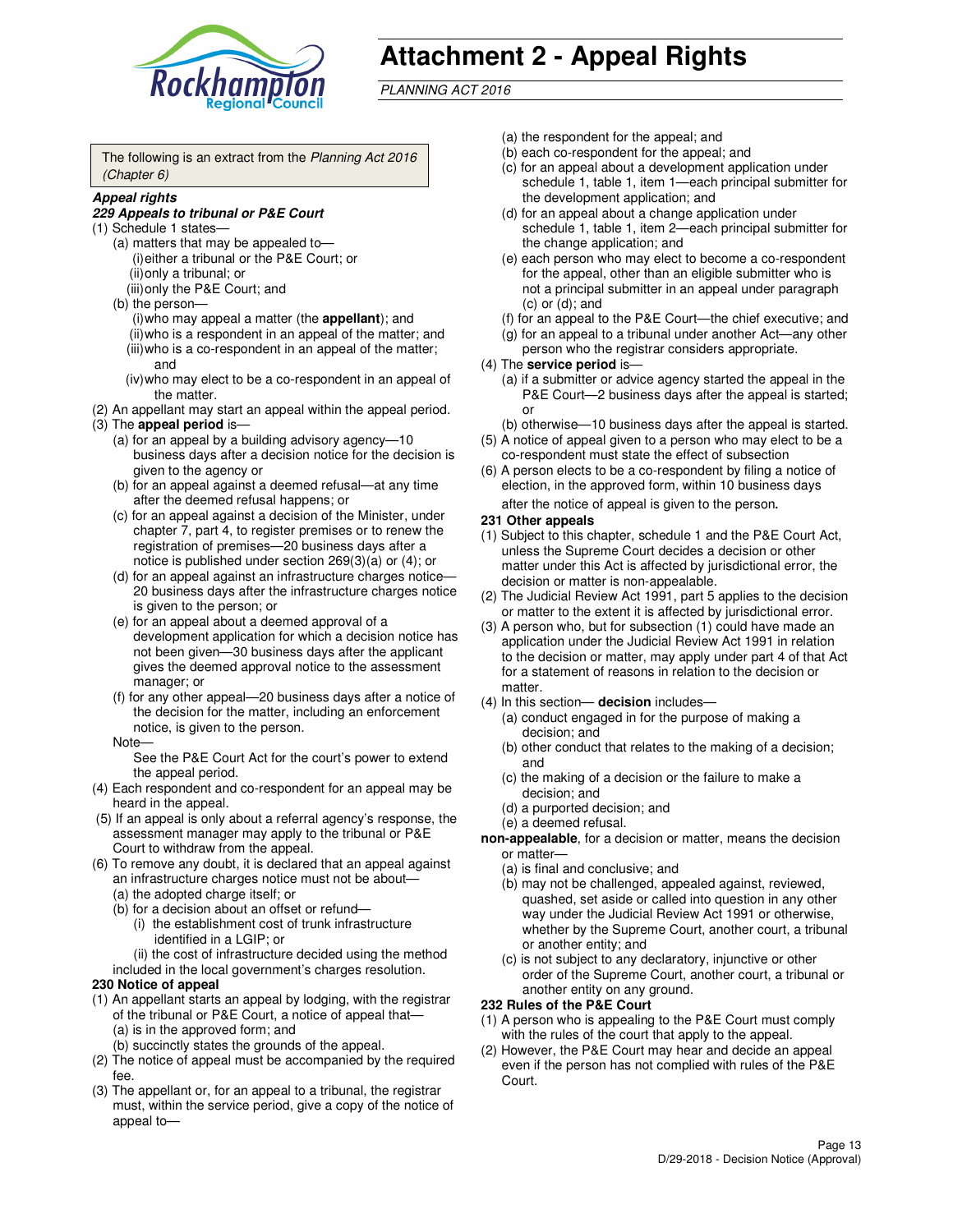

## **Appeal Rights**

PLANNING ACT 2016

## **Schedule 1**

## **Appeals section 229**

#### **1 Appeal rights and parties to appeals**

- (1) Table 1 states the matters that may be appealed to—(a) the P&E court; or (b) a tribunal.
- (2) However, table 1 applies to a tribunal only if the matter involves—
	- (a) the refusal, or deemed refusal of a development application, for—
	- (i) a material change of use for a classified building; or
	- (ii) operational work associated with building work, a retaining wall, or a tennis court; or
	- (b) a provision of a development approval for—
	- (i) a material change of use for a classified building; or
- (ii) operational work associated with building work, a retaining wall, or a tennis court; or
	- (c) if a development permit was applied for—the decision to give a preliminary approval for—
		- (i) a material change of use for a classified building; or
		- (ii) operational work associated with building work, a retaining wall, or a tennis court; or
	- (d) a development condition if—
		- (i) the development approval is only for a material change of use that involves the use of a building classified under the Building Code as a class 2 building; and
		- (ii) the building is, or is proposed to be, not more than 3 storeys; and
		- (iii) the proposed development is for not more than 60 sole-occupancy units; or
	- (e) a decision for, or a deemed refusal of, an extension application for a development approval that is only for a material change of use of a classified building; or
	- (f) a decision for, or a deemed refusal of, a change application for a development approval that is only for a material change of use of a classified building; or
	- (g) a matter under this Act, to the extent the matter relates to—
		- (i) the Building Act, other than a matter under that Act that may or must be decided by the Queensland Building and Construction Commission; or
		- (ii) the Plumbing and Drainage Act, part 4 or 5; or
	- (h) a decision to give an enforcement notice in relation to a matter under paragraphs (a) to (g); or
	- (i) a decision to give an infrastructure charges notice; or
	- (j) the refusal, or deemed refusal, of a conversion application; or
	- (k) a matter that, under another Act, may be appealed to the tribunal; or
	- (l) a matter prescribed by regulation.
- (3) Also, table 1 does not apply to a tribunal if the matter
	- involves—
	- (a) for a matter in subsection  $(2)(a)$  to  $(d)$ 
		- (i) a development approval for which the development application required impact assessment; and
		- (ii) a development approval in relation to which the assessment manager received a properly made submission for the development application; or
	- (b) a provision of a development approval about the identification or inclusion, under a variation approval, of a matter for the development.
- (4) Table 2 states the matters that may be appealed only to the P&E Court.
- (5) Table 3 states the matters that may be appealed only to the tribunal.
- (6) In each table—
	- (a) column 1 states the appellant in the appeal; and
	- (b) column 2 states the respondent in the appeal; and
	- (c) column 3 states the co-respondent (if any) in the appeal; and
	- (d) column 4 states the co-respondents by election (if any) in the appeal.
- (7) If the chief executive receives a notice of appeal under section 230(3)(f), the chief executive may elect to be a corespondent in the appeal.

| Table 1<br>Appeals to the P&E Court and, for certain matters, to a tribunal                                      |                                                                                                                                |                                                                                          |                                                       |  |
|------------------------------------------------------------------------------------------------------------------|--------------------------------------------------------------------------------------------------------------------------------|------------------------------------------------------------------------------------------|-------------------------------------------------------|--|
| 1. Development applications<br>An appeal may be made against-<br>(c) a provision of the development approval; or | (a) the refusal of all or part of the development application; or<br>(b) the deemed refusal of the development application; or | (d) if a development permit was applied for-the decision to give a preliminary approval. |                                                       |  |
| Column 3<br>Column 2<br>Column 4<br>Column 1                                                                     |                                                                                                                                |                                                                                          |                                                       |  |
| Appellant                                                                                                        | Respondent                                                                                                                     | Co-respondent                                                                            | Co-respondent by election                             |  |
| $($ if any $)$<br>$($ if any $)$                                                                                 |                                                                                                                                |                                                                                          |                                                       |  |
| The applicant                                                                                                    | The assessment<br>manager                                                                                                      | If the appeal is about<br>a concurrence                                                  | 1 A concurrence agency that is<br>not a co-respondent |  |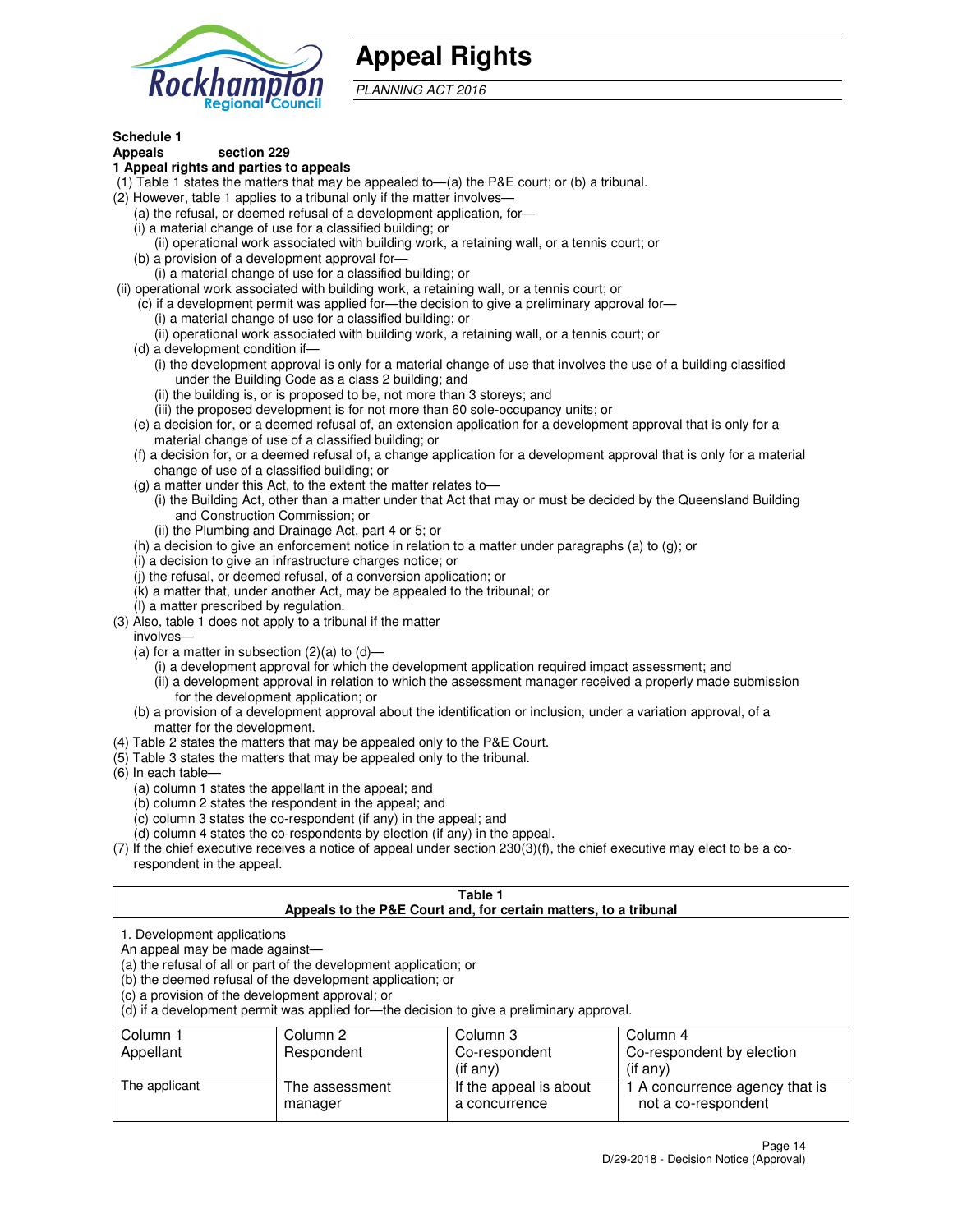|                                                                                                                                                                                                         | Table 1<br>Appeals to the P&E Court and, for certain matters, to a tribunal |                                                                 |                                                                                                                                                                                                                                                                                                                                                     |  |  |
|---------------------------------------------------------------------------------------------------------------------------------------------------------------------------------------------------------|-----------------------------------------------------------------------------|-----------------------------------------------------------------|-----------------------------------------------------------------------------------------------------------------------------------------------------------------------------------------------------------------------------------------------------------------------------------------------------------------------------------------------------|--|--|
|                                                                                                                                                                                                         |                                                                             | agency's referral<br>response-the<br>concurrence agency         | 2 If a chosen Assessment<br>manager is the respondent-<br>the prescribed assessment<br>manager<br>3 Any eligible advice agency for<br>the application<br>4 Any eligible submitter for the<br>application                                                                                                                                            |  |  |
| 2. Change applications<br>An appeal may be made against-<br>(b) a deemed refusal of a change application.                                                                                               |                                                                             |                                                                 | (a) a responsible entity's decision for a change application, other than a decision made by the P&E court; or                                                                                                                                                                                                                                       |  |  |
| Column <sub>1</sub><br>Appellant                                                                                                                                                                        | Column <sub>2</sub><br>Respondent                                           | Column <sub>3</sub><br>Co-respondent<br>(if any)                | Column 4<br>Co-respondent by election<br>(if any)                                                                                                                                                                                                                                                                                                   |  |  |
| 1 The applicant<br>2 If the responsible<br>entity is the<br>assessment<br>manager-an<br>affected entity that<br>gave a pre-request<br>notice or response<br>notice                                      | The responsible<br>entity                                                   | If an affected entity<br>starts the appeal-the<br>applicant     | A concurrence agency for the<br>1.<br>development application<br>2 If a chosen assessment<br>manager is the respondent-<br>the prescribed assessment<br>manager<br>3 A private certifier for the<br>development application<br>4 Any eligible advice agency for<br>the change application<br>5 Any eligible submitter for the<br>change application |  |  |
| 3. Extension applications<br>An appeal may be made against-<br>(a) the assessment manager's decision about an extension application; or<br>(b) a deemed refusal of an extension application.            |                                                                             |                                                                 |                                                                                                                                                                                                                                                                                                                                                     |  |  |
| Column 1<br>Appellant                                                                                                                                                                                   | Column <sub>2</sub><br>Respondent                                           | Column <sub>3</sub><br>Co-respondent<br>(if any)                | Column 4<br>Co-respondent by election<br>(if any)                                                                                                                                                                                                                                                                                                   |  |  |
| 1 The applicant<br>1<br>For a matter other<br>2<br>than a deemed<br>refusal of an<br>extension<br>application $-$ a<br>concurrence<br>agency, other than<br>the chief executive,<br>for the application | The assessment<br>manager                                                   | If a concurrence<br>agency starts the<br>appeal - the applicant | If a chosen assessment<br>manager is the respondent - the<br>prescribed assessment manager                                                                                                                                                                                                                                                          |  |  |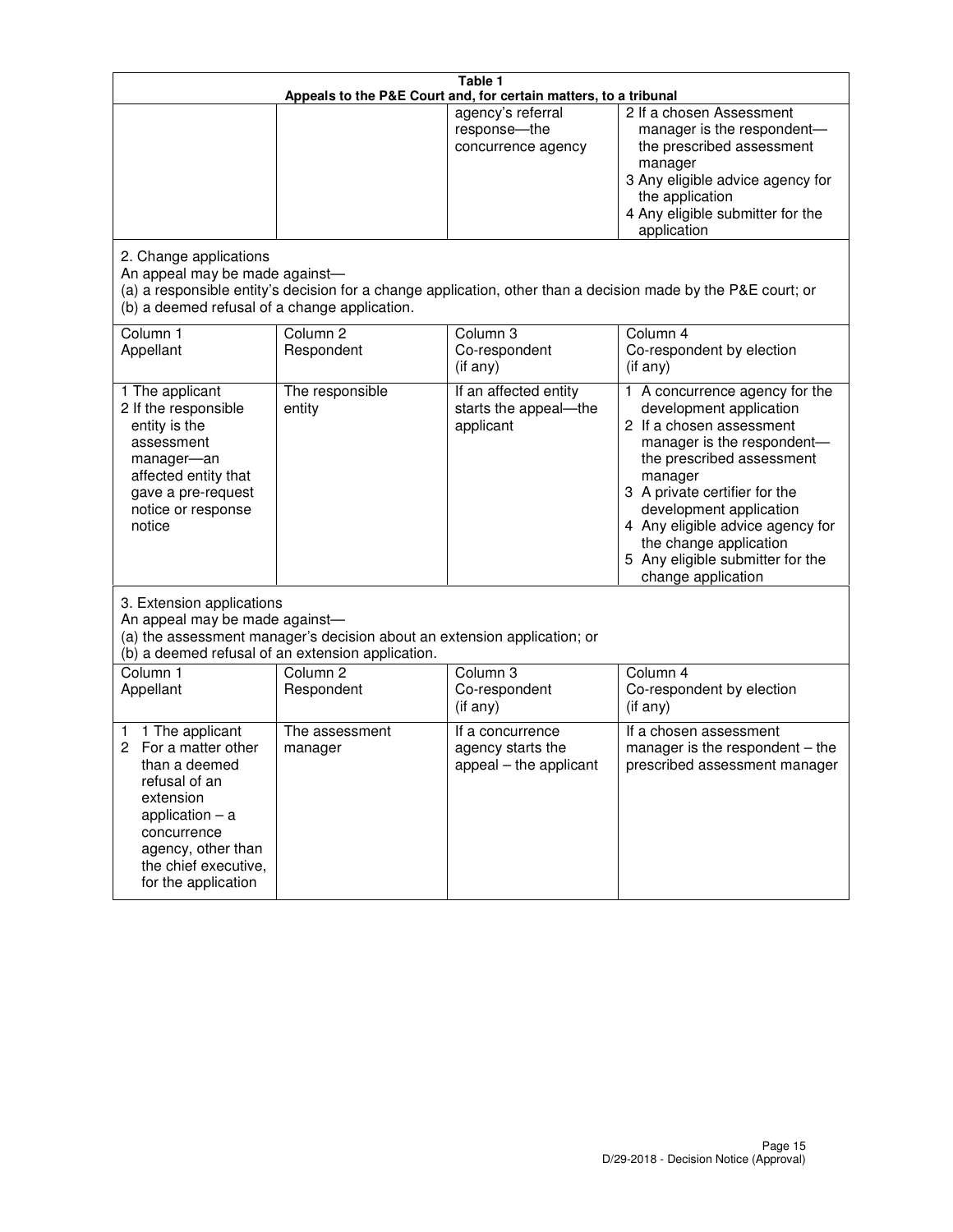#### **Table 1 Appeals to the P&E Court and, for certain matters, to a tribunal**

4. Infrastructure charges notices

An appeal may be made against an infrastructure charges notice on 1 or more of the following grounds

- a) The notice involved an error relating to
	- (i) The application of the relevant adopted charge; or
- Examples of errors in applying an adopted charge
	- The incorrect application of gross floor area for a non-residential development
	- Applying an incorrect 'use category', under a regulation, to the development
		- (i) The working out of extra demands, for section 120; or
		- (ii) An offset or refund; or
- b) The was no decision about an offset or refund; or
- c) If the infrastructure charges notice states a refund will be given the timing for giving the refund; or
- d) The amount of the charge is so unreasonable that no reasonable relevant local government could have imposed the amount.

| Column 1<br>Appellant                                    | Column 2<br>Respondent                                                    | Column 3<br>Co-respondent<br>$($ if any $)$ | Column 4<br>Co-respondent by election<br>$($ if any $)$ |
|----------------------------------------------------------|---------------------------------------------------------------------------|---------------------------------------------|---------------------------------------------------------|
| The person given the<br>Infrastructure charges<br>notice | The local government<br>that gave the<br>infrastructure charges<br>notice |                                             |                                                         |

5. Conversion applications

An appeal may be made against—

(a) the refusal of a conversion application; or

(b) a deemed refusal of a conversion application.

| Column 1<br>Appellant | Column 2<br>Respondent                                                  | Column 3<br>Co-respondent<br>$($ if any $)$ | Column 4<br>Co-respondent by election<br>$($ if any $)$ |
|-----------------------|-------------------------------------------------------------------------|---------------------------------------------|---------------------------------------------------------|
| The applicant         | The local government<br>to which the conversion<br>application was made |                                             |                                                         |

6. Enforcement notices

An appeal may be made against the decision to give an enforcement notice.

| Column 1<br>Appellant                      | Column 2<br>Respondent       | Column 3<br>Co-respondent<br>$($ if any $)$ | Column 4<br>Co-respondent by election<br>(if any)                                                                                                                          |
|--------------------------------------------|------------------------------|---------------------------------------------|----------------------------------------------------------------------------------------------------------------------------------------------------------------------------|
| The person given the<br>enforcement notice | The enforcement<br>authority |                                             | If the enforcement authority is<br>not the local government for<br>the premises in relation to which<br>the offence is alleged to have<br>happened-the local<br>government |

#### **Table 2 Appeals to the P&E Court only**

1. Appeals from tribunal

An appeal may be made against a decision of a tribunal, other than a decision under

section 252, on the ground of—

(a) an error or mistake in law on the part of the tribunal; or

(b) jurisdictional error.

| Column 1<br>Appellant                             | Column 2<br>Respondent                                    | Column 3<br>Co-respondent<br>(if any) | Column 4<br>Co-respondent by election<br>(if any) |
|---------------------------------------------------|-----------------------------------------------------------|---------------------------------------|---------------------------------------------------|
| A party to the<br>proceedings for the<br>decision | The other party to the<br>proceedings for the<br>decision | -                                     |                                                   |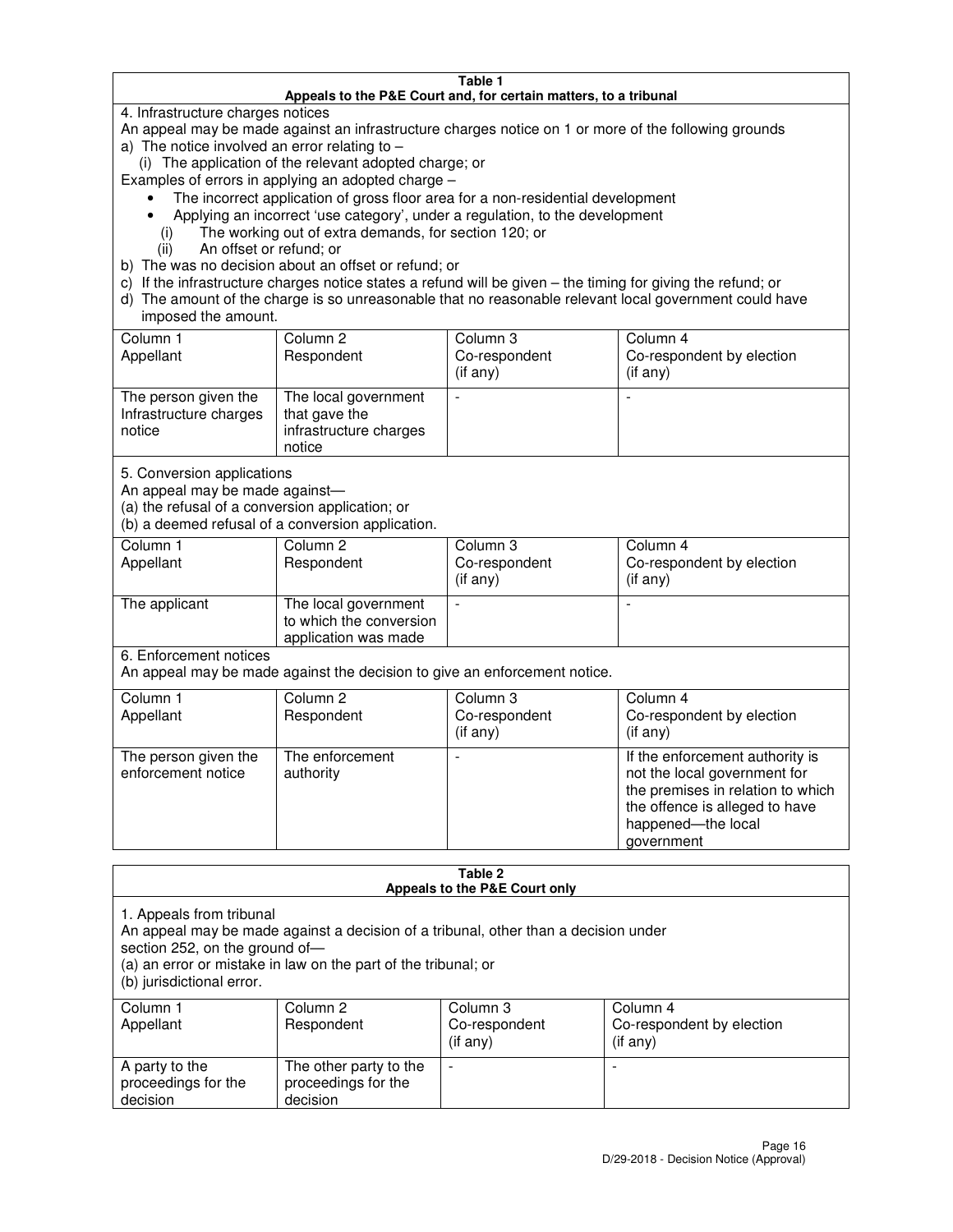#### **Table 2 Appeals to the P&E Court only**

2. Eligible submitter appeals

An appeal may be made against the decision to give a development approval, or an approval for a change application, to the extent that the decision relates to—

(a) any part of the development application for the development approval that required impact assessment; or (b) a variation request.

| Column 1<br>Appellant                                                                                                                                                                                                                                                                                                                                                                                              | Column <sub>2</sub><br>Respondent                                                                                          | Column 3<br>Co-respondent<br>(if any)                                                                                     | Column 4<br>Co-respondent by election<br>(i f any)           |
|--------------------------------------------------------------------------------------------------------------------------------------------------------------------------------------------------------------------------------------------------------------------------------------------------------------------------------------------------------------------------------------------------------------------|----------------------------------------------------------------------------------------------------------------------------|---------------------------------------------------------------------------------------------------------------------------|--------------------------------------------------------------|
| 1 For a development<br>application-an<br>eligible submitter for<br>the development<br>application<br>2 For a change<br>application-an<br>eligible submitter for<br>the change<br>application                                                                                                                                                                                                                       | 1 For a development<br>application-the<br>assessment<br>manager<br>2 For a change<br>application-the<br>responsible entity | 1 The applicant<br>2 If the appeal is<br>about a concurrence<br>agency's referral<br>response---the<br>concurrence agency | Another eligible<br>submitter for the<br>application         |
| 3. Eligible submitter and eligible advice agency appeals<br>An appeal may be made against a provision of a development approval, or failure to<br>include a provision in the development approval, to the extent the matter relates to-<br>(a) any part of the development application or the change application, for the development approval, that<br>required impact assessment; or<br>(b) a variation request. |                                                                                                                            |                                                                                                                           |                                                              |
| Column 1<br>Appellant                                                                                                                                                                                                                                                                                                                                                                                              | Column <sub>2</sub><br>Respondent                                                                                          | Column 3<br>Co-respondent<br>(if any)                                                                                     | Column <sub>4</sub><br>Co-respondent by election<br>(if any) |
| 1 For a development<br>application-an<br>eligible submitter for<br>the development                                                                                                                                                                                                                                                                                                                                 | 1 For a development<br>application-the<br>assessment<br>manager                                                            | 1 The applicant<br>2 If the appeal is<br>about a concurrence<br>agency's referral                                         | Another eligible submitter for the<br>application            |

response—the concurrence agency

change application 4. Compensation claims

application 2 For a change application—an eligible submitter for

the change application 3 An eligible advice agency for the development application or

An appeal may be made against—

(a) a decision under section 32 about a compensation claim; or

2 For a change application—the responsible entity

(b) a decision under section 265 about a claim for compensation; or

(c) a deemed refusal of a claim under paragraph (a) or (b).

| Column 1<br>Appellant                      | Column 2<br>Respondent                                 | Column 3<br>Co-respondent<br>(if any) | Column 4<br>Co-respondent by election<br>(if any) |
|--------------------------------------------|--------------------------------------------------------|---------------------------------------|---------------------------------------------------|
| A person dissatisfied<br>with the decision | The local<br>government to which<br>the claim was made |                                       |                                                   |
| 5. Registered premises                     |                                                        |                                       |                                                   |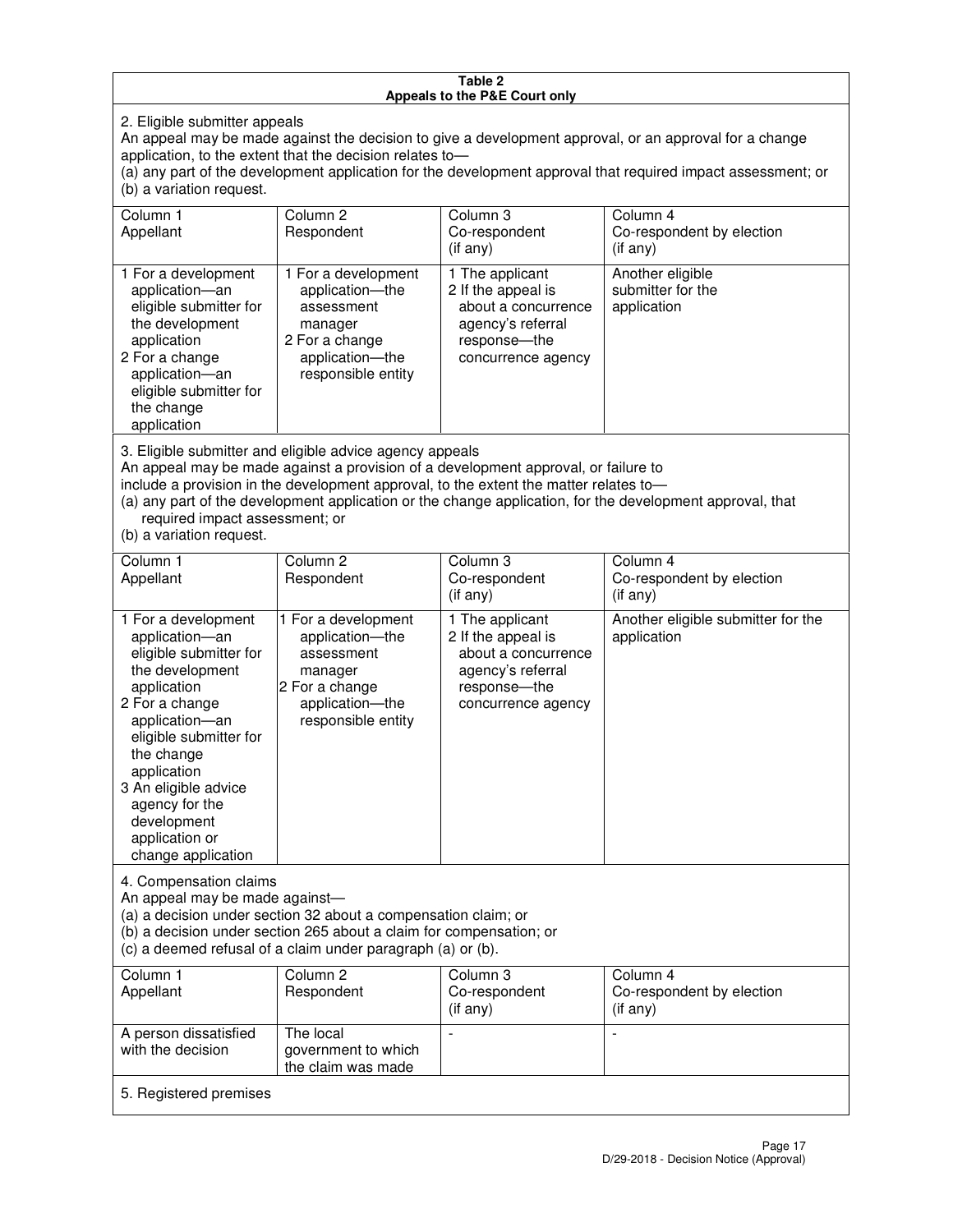| Table 2                                                                                                                                                                                                                                                                                                              |                                   |                                         |                                                                                                                                                                             |  |
|----------------------------------------------------------------------------------------------------------------------------------------------------------------------------------------------------------------------------------------------------------------------------------------------------------------------|-----------------------------------|-----------------------------------------|-----------------------------------------------------------------------------------------------------------------------------------------------------------------------------|--|
| Appeals to the P&E Court only<br>An appeal may be made against a decision of the Minister under chapter 7, part 4.                                                                                                                                                                                                   |                                   |                                         |                                                                                                                                                                             |  |
| Column 1                                                                                                                                                                                                                                                                                                             | Column <sub>2</sub>               | Column <sub>3</sub>                     | Column 4                                                                                                                                                                    |  |
| Appellant                                                                                                                                                                                                                                                                                                            | Respondent                        | Co-respondent<br>(if any)               | Co-respondent by election<br>(if any)                                                                                                                                       |  |
| 1 A person given a<br>decision notice about<br>the decision<br>2 If the decision is to<br>register premises or<br>renew the<br>registration of<br>premises-an owner<br>or occupier of<br>premises in the<br>affected area for the<br>registered premises<br>who is dissatisfied<br>with the decision                 | <b>The Minister</b>               | ÷,                                      | If an owner or occupier starts the<br>appeal – the owner of the<br>registered premises                                                                                      |  |
| 6. Local laws<br>An appeal may be made against a decision of a local government, or conditions applied,<br>under a local law about-<br>(a) the use of premises, other than a use that is the natural and ordinary consequence of prohibited<br>development; or<br>(b) the erection of a building or other structure. |                                   |                                         |                                                                                                                                                                             |  |
| Column 1<br>Appellant                                                                                                                                                                                                                                                                                                | Column 2<br>Respondent            | Column 3<br>Co-respondent<br>(if any)   | Column 4<br>Co-respondent by election<br>(if any)                                                                                                                           |  |
| A person who-<br>(a) applied for the<br>decision; and<br>(b) is dissatisfied with<br>the decision or<br>conditions.                                                                                                                                                                                                  | The local government              |                                         |                                                                                                                                                                             |  |
|                                                                                                                                                                                                                                                                                                                      |                                   | Table 3<br>Appeals to the tribunal only |                                                                                                                                                                             |  |
| 1. Building advisory agency appeals<br>An appeal may be made against giving a development approval for building work to the extent the building<br>work required code assessment against the building assessment provisions.                                                                                         |                                   |                                         |                                                                                                                                                                             |  |
| Column 1<br>Appellant                                                                                                                                                                                                                                                                                                | Column <sub>2</sub><br>Respondent | Column 3<br>Co-respondent<br>(if any)   | Column 4<br>Co-respondent by election<br>(if any)                                                                                                                           |  |
| A building advisory<br>agency for the<br>development application<br>related to the approval                                                                                                                                                                                                                          | The assessment<br>manager         | The applicant                           | 1 A concurrence agency for the<br>development application<br>related to the approval<br>2 A private certifier for the<br>development application<br>related to the approval |  |
| 3. Certain decisions under the Building Act and the Plumbing and Drainage Act<br>An appeal may be made against a decision under-<br>(a) the Building Act, other than a decision made by the Queensland Building and Construction Commission; or<br>(b) the Plumbing and Drainage Act, part 4 or 5.                   |                                   |                                         |                                                                                                                                                                             |  |
| Column 1<br>Appellant                                                                                                                                                                                                                                                                                                | Column <sub>2</sub><br>Respondent | Column 3<br>Co-respondent<br>(if any)   | Column 4<br>Co-respondent by election<br>(if any)                                                                                                                           |  |